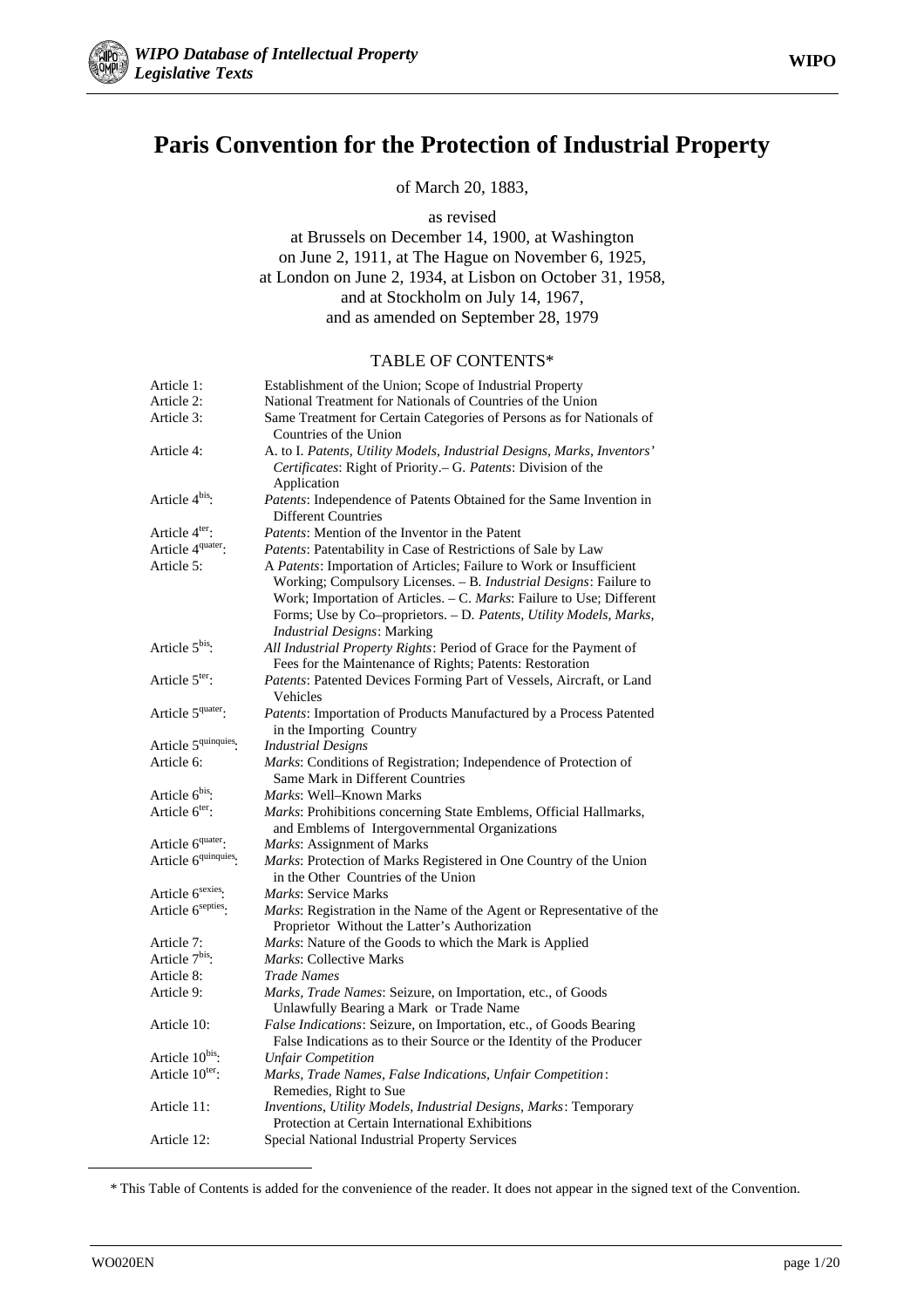| Article 13: | Assembly of the Union                                                 |
|-------------|-----------------------------------------------------------------------|
| Article 14: | <b>Executive Committee</b>                                            |
| Article 15: | <b>International Bureau</b>                                           |
| Article 16: | <b>Finances</b>                                                       |
| Article 17: | Amendment of Articles 13 to 17                                        |
| Article 18: | Revision of Articles 1 to 12 and 18 to 30                             |
| Article 19: | Special Agreements                                                    |
| Article 20: | Ratification or Accession by Countries of the Union; Entry Into Force |
| Article 21: | Accession by Countries Outside the Union; Entry Into Force            |
| Article 22: | Consequences of Ratification or Accession                             |
| Article 23: | <b>Accession to Earlier Acts</b>                                      |
| Article 24: | <b>Territories</b>                                                    |
| Article 25: | Implementation of the Convention on the Domestic Level                |
| Article 26: | Denunciation                                                          |
| Article 27: | <b>Application of Earlier Acts</b>                                    |
| Article 28: | Disputes                                                              |
| Article 29: | Signature, Languages, Depository Functions                            |
| Article 30: | <b>Transitional Provisions</b>                                        |

[Establishment of the Union; Scope of Industrial Property] $<sup>1</sup>$ )</sup>

(1) The countries to which this Convention applies constitute a Union for the protection of industrial property.

(2) The protection of industrial property has as its object patents, utility models, industrial designs, trademarks, service marks, trade names, indications of source or appellations of origin, and the repression of unfair competition.

(3) Industrial property shall be understood in the broadest sense and shall apply not only to industry and commerce proper, but likewise to agricultural and extractive industries and to all manufactured or natural products, for example, wines, grain, tobacco leaf, fruit, cattle, minerals, mineral waters, beer, flowers, and flour.

(4) Patents shall include the various kinds of industrial patents recognized by the laws of the countries of the Union, such as patents of importation, patents of improvement, patents and certificates of addition, etc.

## **Article 2**

[National Treatment for Nationals of Countries of the Union]

(1) Nationals of any country of the Union shall, as regards the protection of industrial property, enjoy in all the other countries of the Union the advantages that their respective laws now grant, or may hereafter grant, to nationals; all without prejudice to the rights specially provided for by this Convention. Consequently, they shall have the same protection as the latter, and the same legal remedy against any infringement of their rights, provided that the conditions and formalities imposed upon nationals are complied with.

(2) However, no requirement as to domicile or establishment in the country where protection is claimed may be imposed upon nationals of countries of the Union for the enjoyment of any industrial property rights.

(3) The provisions of the laws of each of the countries of the Union relating to judicial and administrative procedure and to jurisdiction, and to the designation of an address for service or the appointment of an agent, which may be required by the laws on industrial property are expressly reserved.

 $\frac{1}{1}$ <sup>1</sup> Articles have been given titles to facilitate their identification. There are no titles in the signed (French) text.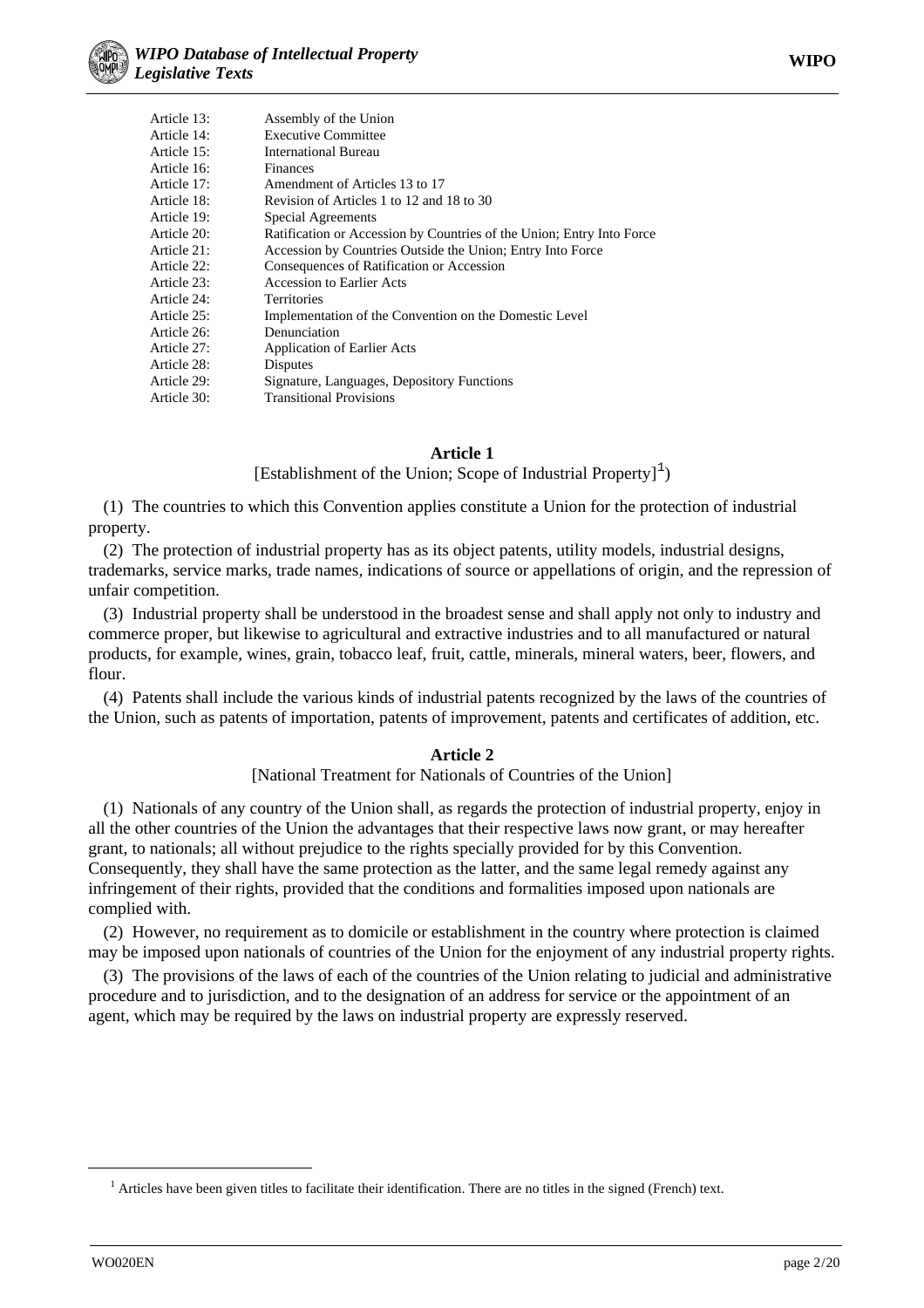[Same Treatment for Certain Categories of Persons as for Nationals of Countries of the Union]

Nationals of countries outside the Union who are domiciled or who have real and effective industrial or commercial establishments in the territory of one of the countries of the Union shall be treated in the same manner as nationals of the countries of the Union.

# **Article 4**

[A to I. *Patents, Utility Models, Industrial Designs, Marks, Inventors' Certificates:* Right of Priority. – G. *Patents:* Division of the Application]

**A.—**

(1) Any person who has duly filed an application for a patent, or for the registration of a utility model, or of an industrial design, or of a trademark, in one of the countries of the Union, or his successor in title, shall enjoy, for the purpose of filing in the other countries, a right of priority during the periods hereinafter fixed.

(2) Any filing that is equivalent to a regular national filing under the domestic legislation of any country of the Union or under bilateral or multilateral treaties concluded between countries of the Union shall be recognized as giving rise to the right of priority.

(3) By a regular national filing is meant any filing that is adequate to establish the date on which the application was filed in the country concerned, whatever may be the subsequent fate of the application.

**B.** — Consequently, any subsequent filing in any of the other countries of the Union before the expiration of the periods referred to above shall not be invalidated by reason of any acts accomplished in the interval, in particular, another filing, the publication or exploitation of the invention, the putting on sale of copies of the design, or the use of the mark, and such acts cannot give rise to any third–party right or any right of personal possession. Rights acquired by third parties before the date of the first application that serves as the basis for the right of priority are reserved in accordance with the domestic legislation of each country of the Union

**C.—**

(1) The periods of priority referred to above shall be twelve months for patents and utility models, and six months for industrial designs and trademarks.

(2) These periods shall start from the date of filing of the first application; the day of filing shall not be included in the period.

(3) If the last day of the period is an official holiday, or a day when the Office is not open for the filing of applications in the country where protection is claimed, the period shall be extended until the first following working day.

(4) A subsequent application concerning the same subject as a previous first application within the meaning of paragraph (2), above, filed in the same country of the Union shall be considered as the first application, of which the filing date shall be the starting point of the period of priority, if, at the time of filing the subsequent application, the said previous application has been withdrawn, abandoned, or refused, without having been laid open to public inspection and without leaving any rights outstanding, and if it has not yet served as a basis for claiming a right of priority. The previous application may not thereafter serve as a basis for claiming a right of priority.

**D.—**

(1) Any person desiring to take advantage of the priority of a previous filing shall be required to make a declaration indicating the date of such filing and the country in which it was made. Each country shall determine the latest date on which such declaration must be made.

(2) These particulars shall be mentioned in the publications issued by the competent authority, and in particular in the patents and the specifications relating thereto.

(3) The countries of the Union may require any person making a declaration of priority to produce a copy of the application (description, drawings, etc.) previously filed. The copy, certified as correct by the authority which received such application, shall not require any authentication, and may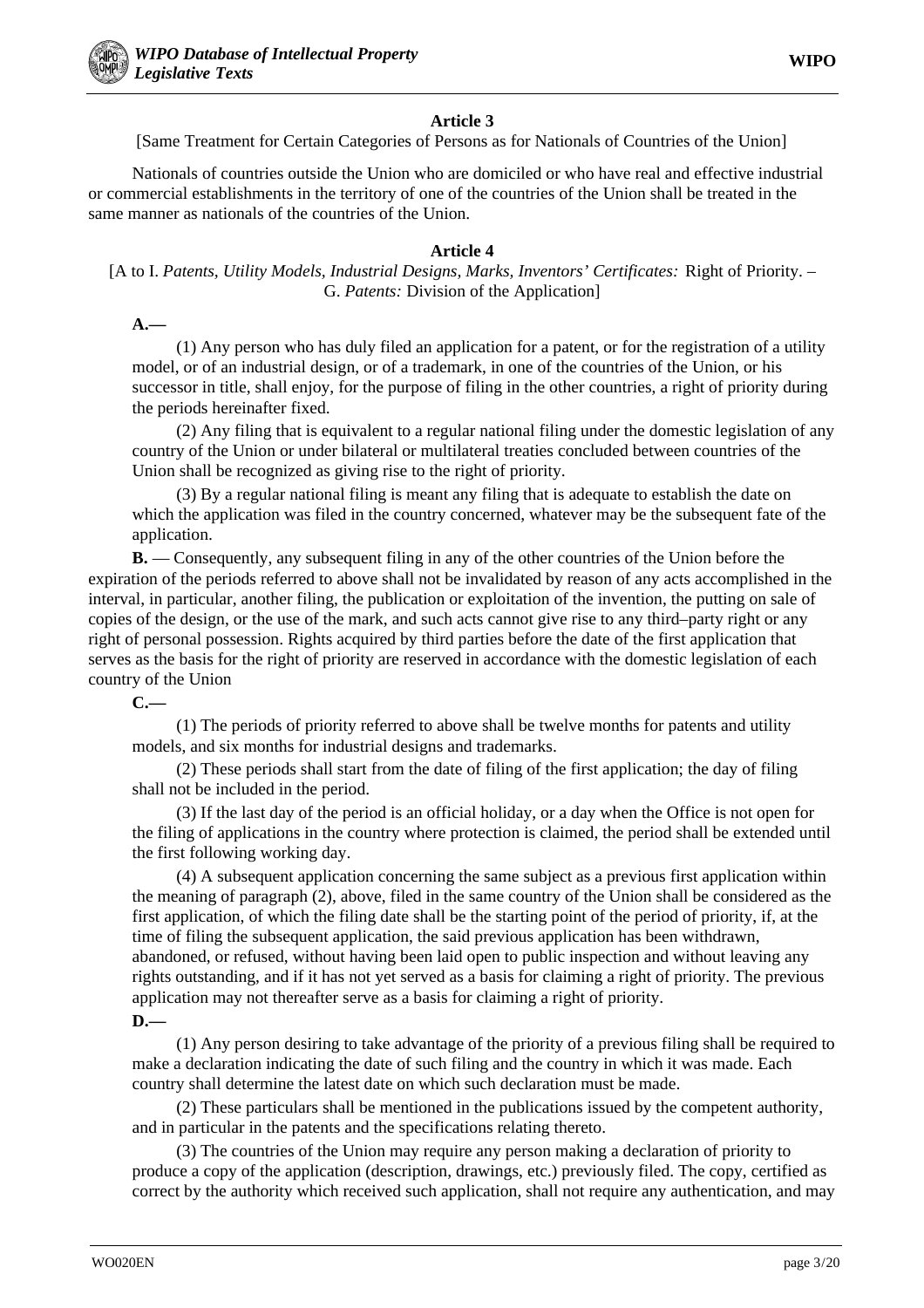in any case be filed, without fee, at any time within three months of the filing of the subsequent application. They may require it to be accompanied by a certificate from the same authority showing the date of filing, and by a translation.

(4) No other formalities may be required for the declaration of priority at the time of filing the application. Each country of the Union shall determine the consequences of failure to comply with the formalities prescribed by this Article, but such consequences shall in no case go beyond the loss of the right of priority.

(5) Subsequently, further proof may be required.

Any person who avails himself of the priority of a previous application shall be required to specify the number of that application; this number shall be published as provided for by paragraph (2), above.

**E.—**

(1) Where an industrial design is filed in a country by virtue of a right of priority based on the filing of a utility model, the period of priority shall be the same as that fixed for industrial designs

(2) Furthermore, it is permissible to file a utility model in a country by virtue of a right of priority based on the filing of a patent application, and vice versa.

**F.** — No country of the Union may refuse a priority or a patent application on the ground that the applicant claims multiple priorities, even if they originate in different countries, or on the ground that an application claiming one or more priorities contains one or more elements that were not included in the application or applications whose priority is claimed, provided that, in both cases, there is unity of invention within the meaning of the law of the country.

With respect to the elements not included in the application or applications whose priority is claimed, the filing of the subsequent application shall give rise to a right of priority under ordinary conditions.

**G.—**

(1) If the examination reveals that an application for a patent contains more than one invention, the applicant may divide the application into a certain number of divisional applications and preserve as the date of each the date of the initial application and the benefit of the right of priority, if any.

(2) The applicant may also, on his own initiative, divide a patent application and preserve as the date of each divisional application the date of the initial application and the benefit of the right of priority, if any. Each country of the Union shall have the right to determine the conditions under which such division shall be authorized.

**H.** — Priority may not be refused on the ground that certain elements of the invention for which priority is claimed do not appear among the claims formulated in the application in the country of origin, provided that the application documents as a whole specifically disclose such elements.

**I.—**

(1) Applications for inventors' certificates filed in a country in which applicants have the right to apply at their own option either for a patent or for an inventor's certificate shall give rise to the right of priority provided for by this Article, under the same conditions and with the same effects as applications for patents.

(2) In a country in which applicants have the right to apply at their own option either for a patent or for an inventor's certificate, an applicant for an inventor's certificate shall, in accordance with the provisions of this Article relating to patent applications, enjoy a right of priority based on an application for a patent, a utility model, or an inventor's certificate.

# **Article 4bis**

[*Patents:* Independence of Patents Obtained for the Same Invention in Different Countries]

(1) Patents applied for in the various countries of the Union by nationals of countries of the Union shall be independent of patents obtained for the same invention in other countries, whether members of the Union or not.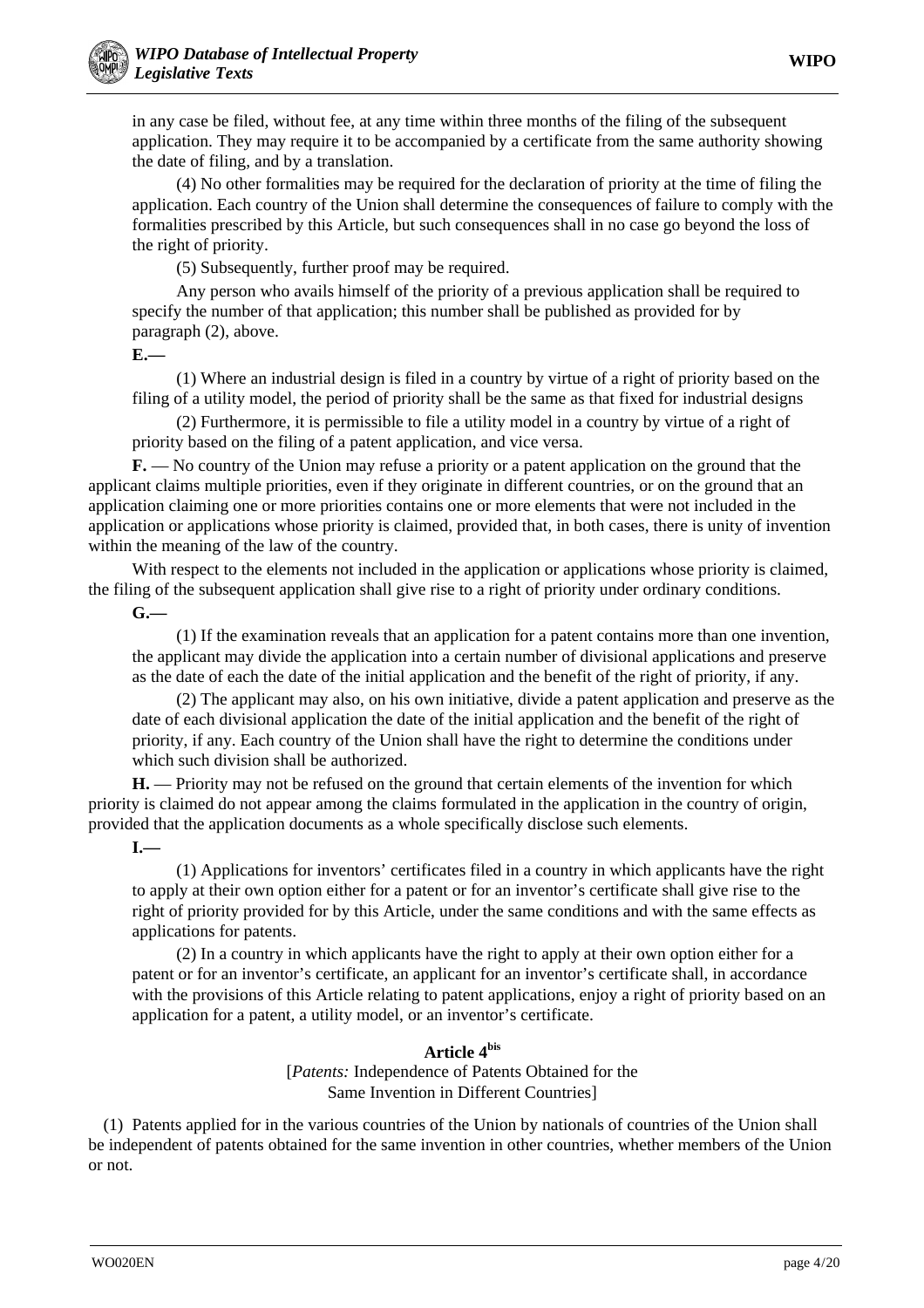(2) The foregoing provision is to be understood in an unrestricted sense, in particular, in the sense that patents applied for during the period of priority are independent, both as regards the grounds for nullity and forfeiture, and as regards their normal duration.

(3) The provision shall apply to all patents existing at the time when it comes into effect.

(4) Similarly, it shall apply, in the case of the accession of new countries, to patents in existence on either side at the time of accession.

(5) Patents obtained with the benefit of priority shall, in the various countries of the Union, have a duration equal to that which they would have, had they been applied for or granted without the benefit of priority.

#### **Article 4ter**

#### [*Patents:* Mention of the Inventor in the Patent]

The inventor shall have the right to be mentioned as such in the patent.

# **Article 4quater**

[*Patents:* Patentability in Case of Restrictions of Sale by Law]

The grant of a patent shall not be refused and a patent shall not be invalidated on the ground that the sale of the patented product or of a product obtained by means of a patented process is subject to restrictions or limitations resulting from the domestic law.

#### **Article 5**

[A. *Patents:* Importation of Articles; Failure to Work or Insufficient Working; Compulsory Licenses. — B. *Industrial Designs:* Failure to Work; Importation of Articles. — C. *Marks:* Failure to Use; Different Forms; Use by Co–proprietors. — D. *Patents, Utility Models, Marks, Industrial Designs:* Marking]

**A.—**

(1) Importation by the patentee into the country where the patent has been granted of articles manufactured in any of the countries of the Union shall not entail forfeiture of the patent.

(2) Each country of the Union shall have the right to take legislative measures providing for the grant of compulsory licenses to prevent the abuses which might result from the exercise of the exclusive rights conferred by the patent, for example, failure to work.

(3) Forfeiture of the patent shall not be provided for except in cases where the grant of compulsory licenses would not have been sufficient to prevent the said abuses. No proceedings for the forfeiture or revocation of a patent may be instituted before the expiration of two years from the grant of the first compulsory license.

(4) A compulsory license may not be applied for on the ground of failure to work or insufficient working before the expiration of a period of four years from the date of filing of the patent application or three years from the date of the grant of the patent, whichever period expires last; it shall be refused if the patentee justifies his inaction by legitimate reasons. Such a compulsory license shall be non–exclusive and shall not be transferable, even in the form of the grant of a sub–license, except with that part of the enterprise or goodwill which exploits such license.

(5) The foregoing provisions shall be applicable, mutatis mutandis, to utility models.

**B.** — The protection of industrial designs shall not, under any circumstance, be subject to any forfeiture, either by reason of failure to work or by reason of the importation of articles corresponding to those which are protected.

**C.—**

(1) If, in any country, use of the registered mark is compulsory, the registration may be cancelled only after a reasonable period, and then only if the person concerned does not justify his inaction.

(2) Use of a trademark by the proprietor in a form differing in elements which do not alter the distinctive character of the mark in the form in which it was registered in one of the countries of the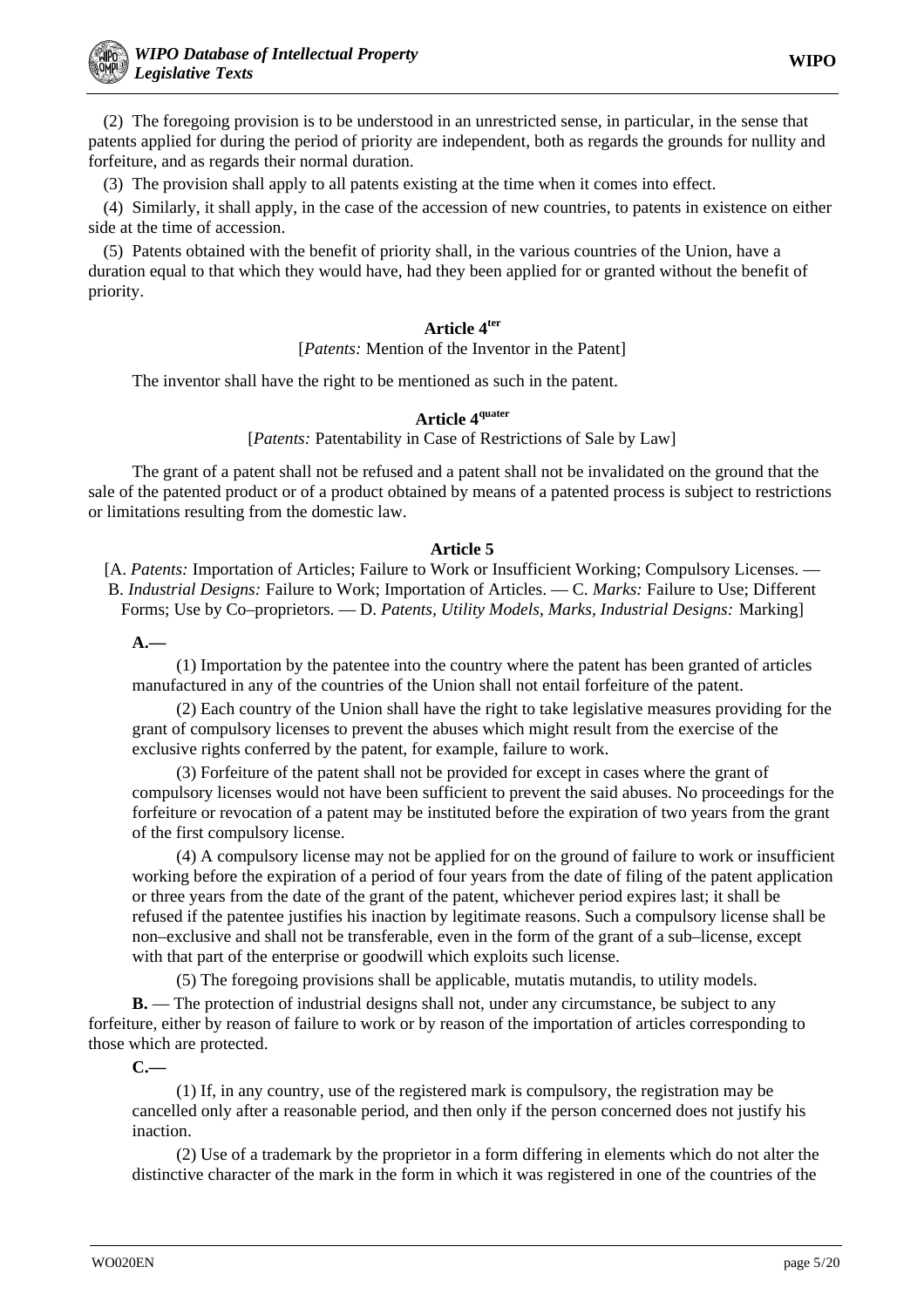Union shall not entail invalidation of the registration and shall not diminish the protection granted to the mark.

(3) Concurrent use of the same mark on identical or similar goods by industrial or commercial establishments considered as co–proprietors of the mark according to the provisions of the domestic law of the country where protection is claimed shall not prevent registration or diminish in any way the protection granted to the said mark in any country of the Union, provided that such use does not result in misleading the public and is not contrary to the public interest.

**D.** — No indication or mention of the patent, of the utility model, of the registration of the trademark, or of the deposit of the industrial design, shall be required upon the goods as a condition of recognition of the right to protection.

# **Article 5bis**

[*All Industrial Property Rights:* Period of Grace for the Payment of Fees for the Maintenance of Rights; *Patents:* Restoration]

(1) A period of grace of not less than six months shall be allowed for the payment of the fees prescribed for the maintenance of industrial property rights, subject, if the domestic legislation so provides, to the payment of a surcharge.

(2) The countries of the Union shall have the right to provide for the restoration of patents which have lapsed by reason of non–payment of fees.

# **Article 5ter**

# [*Patents:* Patented Devices Forming Part of Vessels, Aircraft, or Land Vehicles]

In any country of the Union the following shall not be considered as infringements of the rights of a patentee:

- 1. the use on board vessels of other countries of the Union of devices forming the subject of his patent in the body of the vessel, in the machinery, tackle, gear and other accessories, when such vessels temporarily or accidentally enter the waters of the said country, provided that such devices are used there exclusively for the needs of the vessel;
- 2. the use of devices forming the subject of the patent in the construction or operation of aircraft or land vehicles of other countries of the Union, or of accessories of such aircraft or land vehicles, when those aircraft or land vehicles temporarily or accidentally enter the said country.

## **Article 5quater**

[*Patents:* Importation of Products Manufactured by a Process Patented in the Importing Country]

When a product is imported into a country of the Union where there exists a patent protecting a process of manufacture of the said product, the patentee shall have all the rights, with regard to the imported product, that are accorded to him by the legislation of the country of importation, on the basis of the process patent, with respect to products manufactured in that country.

## **Article 5quinquies**

## [*Industrial Designs*]

Industrial designs shall be protected in all the countries of the Union.

## **Article 6**

[*Marks:* Conditions of Registration; Independence of Protection of Same Mark in Different Countries]

(1) The conditions for the filing and registration of trademarks shall be determined in each country of the Union by its domestic legislation.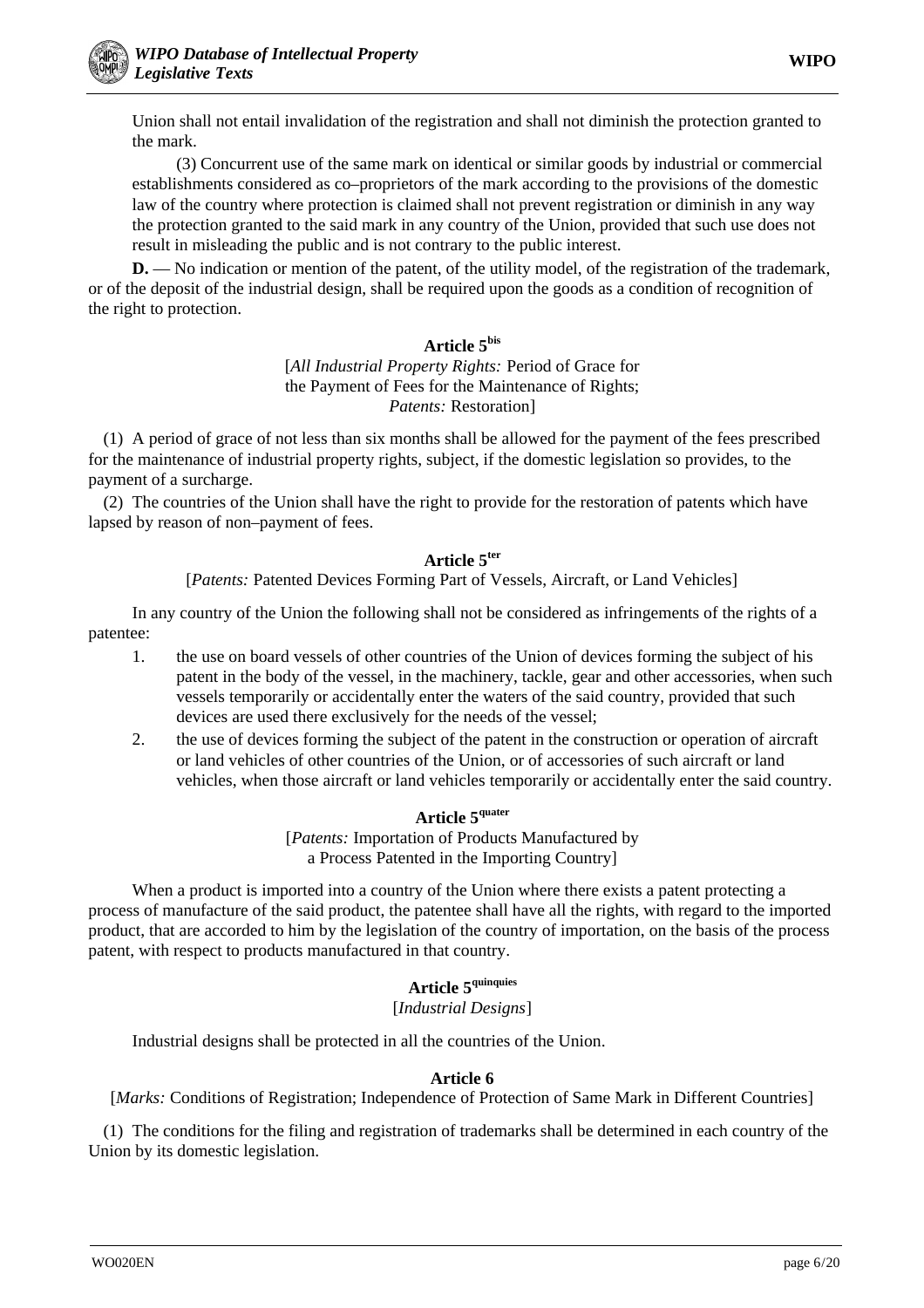(2) However, an application for the registration of a mark filed by a national of a country of the Union in any country of the Union may not be refused, nor may a registration be invalidated, on the ground that filing, registration, or renewal, has not been effected in the country of origin.

(3) A mark duly registered in a country of the Union shall be regarded as independent of marks registered in the other countries of the Union, including the country of origin.

# **Article 6bis**

# [*Marks:* Well-Known Marks]

(1) The countries of the Union undertake, ex officio if their legislation so permits, or at the request of an interested party, to refuse or to cancel the registration, and to prohibit the use, of a trademark which constitutes a reproduction, an imitation, or a translation, liable to create confusion, of a mark considered by the competent authority of the country of registration or use to be well known in that country as being already the mark of a person entitled to the benefits of this Convention and used for identical or similar goods. These provisions shall also apply when the essential part of the mark constitutes a reproduction of any such well–known mark or an imitation liable to create confusion therewith.

(2) A period of at least five years from the date of registration shall be allowed for requesting the cancellation of such a mark. The countries of the Union may provide for a period within which the prohibition of use must be requested.

(3) No time limit shall be fixed for requesting the cancellation or the prohibition of the use of marks registered or used in bad faith.

## **Article 6ter**

[*Marks:* Prohibitions concerning State Emblems, Official Hallmarks, and Emblems of Intergovernmental Organizations]

(1)

*(a)* The countries of the Union agree to refuse or to invalidate the registration, and to prohibit by appropriate measures the use, without authorization by the competent authorities, either as trademarks or as elements of trademarks, of armorial bearings, flags, and other State emblems, of the countries of the Union, official signs and hallmarks indicating control and warranty adopted by them, and any imitation from a heraldic point of view.

*(b)* The provisions of subparagraph *(a)*, above, shall apply equally to armorial bearings, flags, other emblems, abbreviations, and names, of international intergovernmental organizations of which one or more countries of the Union are members, with the exception of armorial bearings, flags, other emblems, abbreviations, and names, that are already the subject of international agreements in force, intended to ensure their protection.

*(c)* No country of the Union shall be required to apply the provisions of subparagraph *(b)*, above, to the prejudice of the owners of rights acquired in good faith before the entry into force, in that country, of this Convention. The countries of the Union shall not be required to apply the said provisions when the use or registration referred to in subparagraph *(a)*, above, is not of such a nature as to suggest to the public that a connection exists between the organization concerned and the armorial bearings, flags, emblems, abbreviations, and names, or if such use or registration is probably not of such a nature as to mislead the public as to the existence of a connection between the user and the organization.

(2) Prohibition of the use of official signs and hallmarks indicating control and warranty shall apply solely in cases where the marks in which they are incorporated are intended to be used on goods of the same or a similar kind.

(3)

*(a)* For the application of these provisions, the countries of the Union agree to communicate reciprocally, through the intermediary of the International Bureau, the list of State emblems, and official signs and hallmarks indicating control and warranty, which they desire, or may hereafter desire, to place wholly or within certain limits under the protection of this Article, and all subsequent modifications of such list. Each country of the Union shall in due course make available to the public the lists so communicated. Nevertheless such communication is not obligatory in respect of flags of States.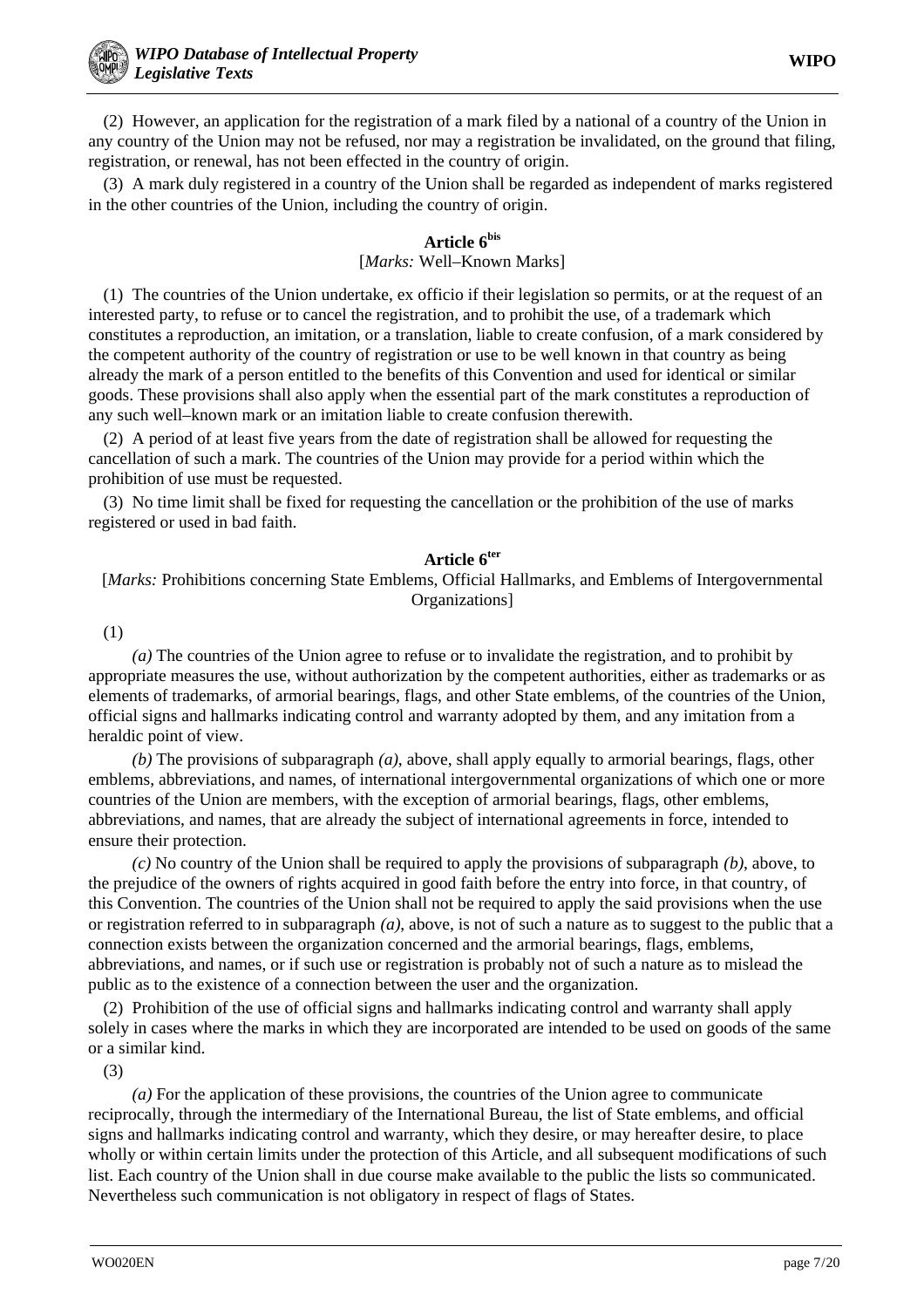*(b)* The provisions of subparagraph *(b)* of paragraph (1) of this Article shall apply only to such armorial bearings, flags, other emblems, abbreviations, and names, of international intergovernmental organizations as the latter have communicated to the countries of the Union through the intermediary of the International Bureau.

(4) Any country of the Union may, within a period of twelve months from the receipt of the notification, transmit its objections, if any, through the intermediary of the International Bureau, to the country or international intergovernmental organization concerned.

(5) In the case of State flags, the measures prescribed by paragraph (1), above, shall apply solely to marks registered after November 6, 1925.

(6) In the case of State emblems other than flags, and of official signs and hallmarks of the countries of the Union, and in the case of armorial bearings, flags, other emblems, abbreviations, and names, of international intergovernmental organizations, these provisions shall apply only to marks registered more than two months after receipt of the communication provided for in paragraph (3), above.

(7) In cases of bad faith, the countries shall have the right to cancel even those marks incorporating State emblems, signs, and hallmarks, which were registered before November 6, 1925.

(8) Nationals of any country who are authorized to make use of the State emblems, signs, and hallmarks, of their country may use them even if they are similar to those of another country.

(9) The countries of the Union undertake to prohibit the unauthorized use in trade of the State armorial bearings of the other countries of the Union, when the use is of such a nature as to be misleading as to the origin of the goods.

(10) The above provisions shall not prevent the countries from exercising the right given in paragraph (3) of Article 6<sup>quinquies</sup>, Section B, to refuse or to invalidate the registration of marks incorporating, without authorization, armorial bearings, flags, other State emblems, or official signs and hallmarks adopted by a country of the Union, as well as the distinctive signs of international intergovernmental organizations referred to in paragraph (1), above.

# **Article 6quater**

## [*Marks*: Assignment of Marks]

(1) When, in accordance with the law of a country of the Union, the assignment of a mark is valid only if it takes place at the same time as the transfer of the business or goodwill to which the mark belongs, it shall suffice for the recognition of such validity that the portion of the business or goodwill located in that country be transferred to the assignee, together with the exclusive right to manufacture in the said country, or to sell therein, the goods bearing the mark assigned.

(2) The foregoing provision does not impose upon the countries of the Union any obligation to regard as valid the assignment of any mark the use of which by the assignee would, in fact, be of such a nature as to mislead the public, particularly as regards the origin, nature, or essential qualities, of the goods to which the mark is applied.

# **Article 6quinquies**

[*Marks:* Protection of Marks Registered in One Country of the Union in the Other Countries of the Union]

## **A.—**

(1) Every trademark duly registered in the country of origin shall be accepted for filing and protected as is in the other countries of the Union, subject to the reservations indicated in this Article. Such countries may, before proceeding to final registration, require the production of a certificate of registration in the country of origin, issued by the competent authority. No authentication shall be required for this certificate.

(2) Shall be considered the country of origin the country of the Union where the applicant has a real and effective industrial or commercial establishment, or, if he has no such establishment within the Union, the country of the Union where he has his domicile, or, if he has no domicile within the Union but is a national of a country of the Union, the country of which he is a national.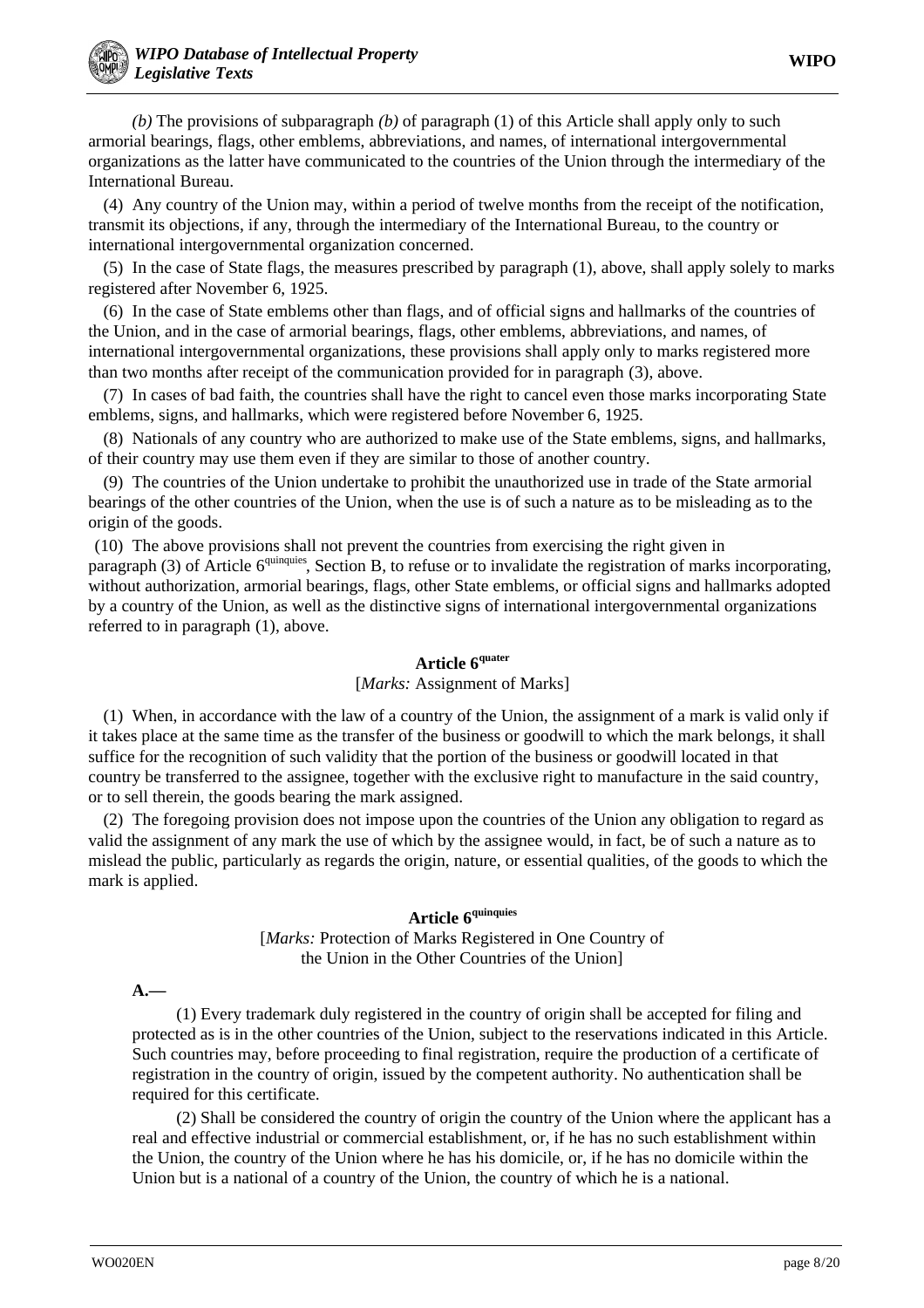**B.** — Trademarks covered by this Article may be neither denied registration nor invalidated except in the following cases:

- 1. when they are of such a nature as to infringe rights acquired by third parties in the country where protection is claimed:
- 2. when they are devoid of any distinctive character, or consist exclusively of signs or indications which may serve, in trade, to designate the kind, quality, quantity, intended purpose, value, place of origin, of the goods, or the time of production, or have become customary in the current language or in the bona fide and established practices of the trade of the country where protection is claimed;
- 3. when they are contrary to morality or public order and, in particular, of such a nature as to deceive the public. It is understood that a mark may not be considered contrary to public order for the sole reason that it does not conform to a provision of the legislation on marks, except if such provision itself relates to public order.

This provision is subject, however, to the application of Article  $10<sup>bis</sup>$ .

**C.—**

(1) In determining whether a mark is eligible for protection, all the factual circumstances must be taken into consideration, particularly the length of time the mark has been in use.

(2) No trademark shall be refused in the other countries of the Union for the sole reason that it differs from the mark protected in the country of origin only in respect of elements that do not alter its distinctive character and do not affect its identity in the form in which it has been registered in the said country of origin.

**D.** — No person may benefit from the provisions of this Article if the mark for which he claims protection is not registered in the country of origin.

**E.** — However, in no case shall the renewal of the registration of the mark in the country of origin involve an obligation to renew the registration in the other countries of the Union in which the mark has been registered.

**F.** — The benefit of priority shall remain unaffected for applications for the registration of marks filed within the period fixed by Article 4, even if registration in the country of origin is effected after the expiration of such period.

## **Article 6sexies**

## [*Marks:* Service Marks]

The countries of the Union undertake to protect service marks. They shall not be required to provide for the registration of such marks.

# **Article 6septies**

[*Marks:* Registration in the Name of the Agent or Representative of the Proprietor Without the Latter's Authorization]

(1) If the agent or representative of the person who is the proprietor of a mark in one of the countries of the Union applies, without such proprietor's authorization, for the registration of the mark in his own name, in one or more countries of the Union, the proprietor shall be entitled to oppose the registration applied for or demand its cancellation or, if the law of the country so allows, the assignment in his favor of the said registration, unless such agent or representative justifies his action.

(2) The proprietor of the mark shall, subject to the provisions of paragraph (1), above, be entitled to oppose the use of his mark by his agent or representative if he has not authorized such use.

(3) Domestic legislation may provide an equitable time limit within which the proprietor of a mark must exercise the rights provided for in this Article.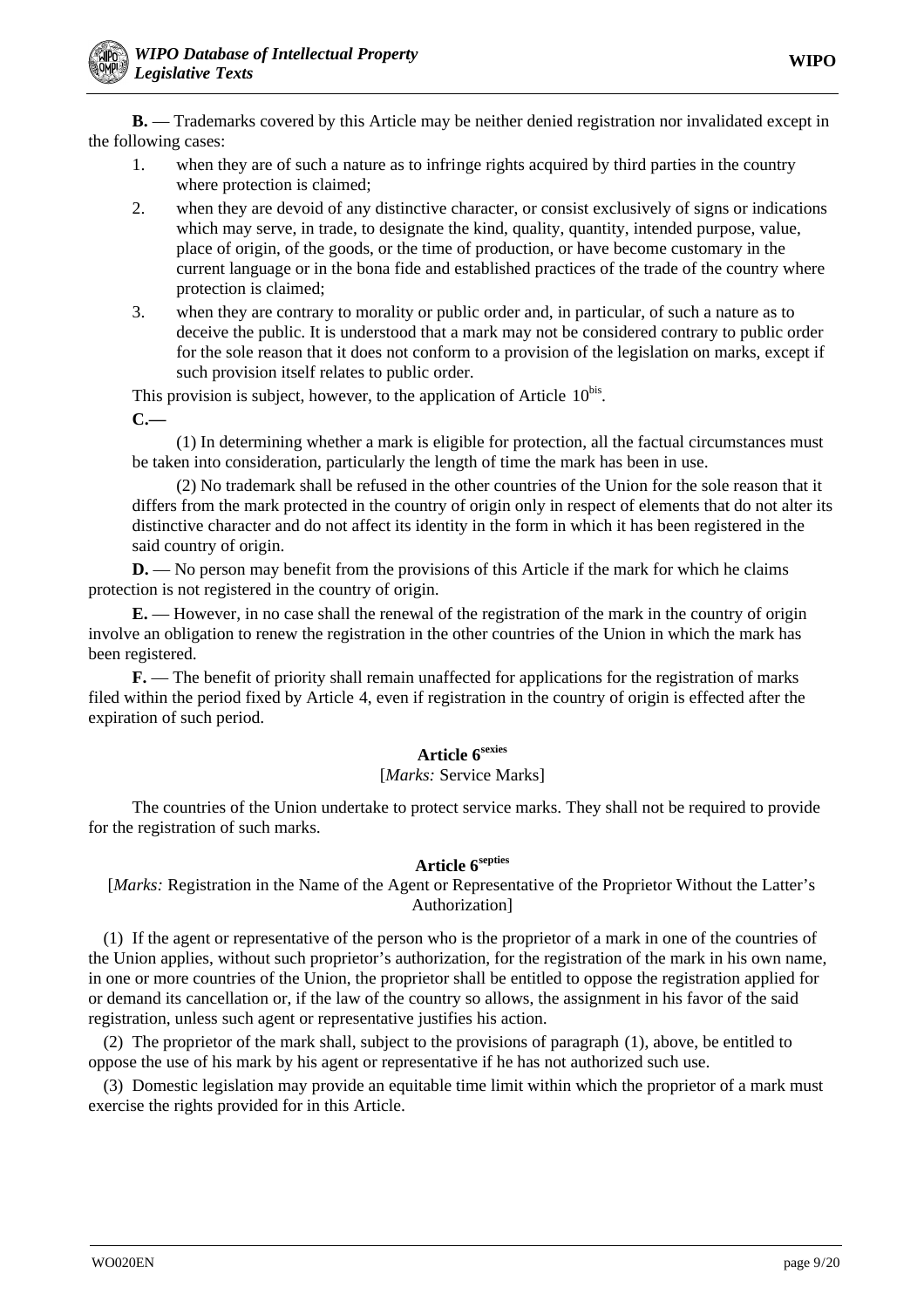[*Marks*: Nature of the Goods to which the Mark is Applied]

The nature of the goods to which a trademark is to be applied shall in no case form an obstacle to the registration of the mark.

# **Article 7bis**

# [*Marks:* Collective Marks]

(1) The countries of the Union undertake to accept for filing and to protect collective marks belonging to associations the existence of which is not contrary to the law of the country of origin, even if such associations do not possess an industrial or commercial establishment.

(2) Each country shall be the judge of the particular conditions under which a collective mark shall be protected and may refuse protection if the mark is contrary to the public interest.

(3) Nevertheless, the protection of these marks shall not be refused to any association the existence of which is not contrary to the law of the country of origin, on the ground that such association is not established in the country where protection is sought or is not constituted according to the law of the latter country.

# **Article 8**

# [*Trade Names*]

A trade name shall be protected in all the countries of the Union without the obligation of filing or registration, whether or not it forms part of a trademark.

# **Article 9**

#### [*Marks, Trade Names:* Seizure, on Importation, etc., of Goods Unlawfully Bearing a Mark or Trade Name]

(1) All goods unlawfully bearing a trademark or trade name shall be seized on importation into those countries of the Union where such mark or trade name is entitled to legal protection.

(2) Seizure shall likewise be effected in the country where the unlawful affixation occurred or in the country into which the goods were imported.

(3) Seizure shall take place at the request of the public prosecutor, or any other competent authority, or any interested party, whether a natural person or a legal entity, in conformity with the domestic legislation of each country.

(4) The authorities shall not be bound to effect seizure of goods in transit.

(5) If the legislation of a country does not permit seizure on importation, seizure shall be replaced by prohibition of importation or by seizure inside the country.

(6) If the legislation of a country permits neither seizure on importation nor prohibition of importation nor seizure inside the country, then, until such time as the legislation is modified accordingly, these measures shall be replaced by the actions and remedies available in such cases to nationals under the law of such country.

# **Article 10**

[*False Indications:* Seizure, on Importation, etc., of Goods Bearing False Indications as to their Source or the Identity of the Producer]

(1) The provisions of the preceding Article shall apply in cases of direct or indirect use of a false indication of the source of the goods or the identity of the producer, manufacturer, or merchant.

(2) Any producer, manufacturer, or merchant, whether a natural person or a legal entity, engaged in the production or manufacture of or trade in such goods and established either in the locality falsely indicated as the source, or in the region where such locality is situated, or in the country falsely indicated, or in the country where the false indication of source is used, shall in any case be deemed an interested party.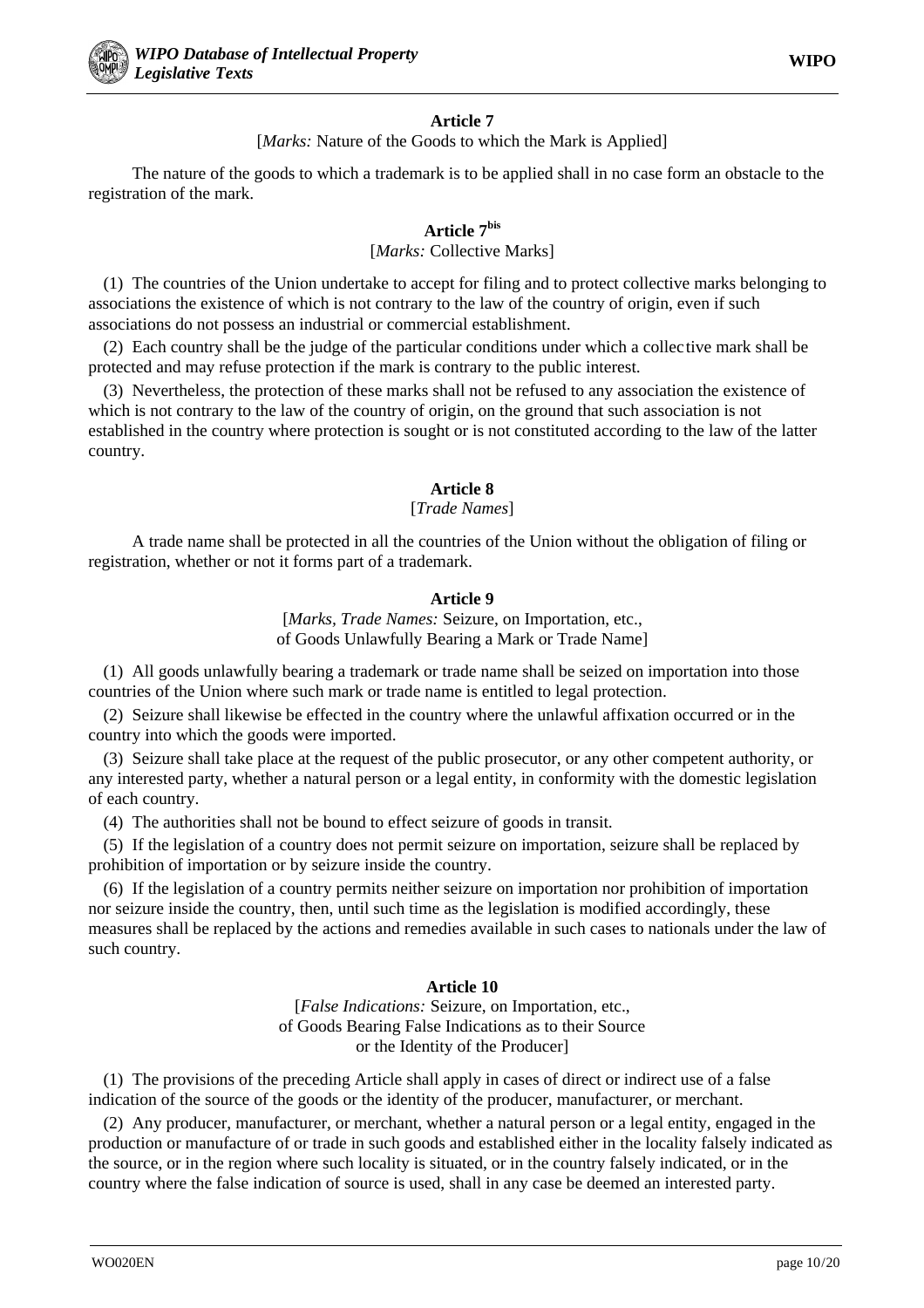# **Article 10bis** [*Unfair Competition*]

(1) The countries of the Union are bound to assure to nationals of such countries effective protection against unfair competition.

(2) Any act of competition contrary to honest practices in industrial or commercial matters constitutes an act of unfair competition.

(3) The following in particular shall be prohibited:

- 1. all acts of such a nature as to create confusion by any means whatever with the establishment, the goods, or the industrial or commercial activities, of a competitor;
- 2. false allegations in the course of trade of such a nature as to discredit the establishment, the goods, or the industrial or commercial activities, of a competitor;
- 3. indications or allegations the use of which in the course of trade is liable to mislead the public as to the nature, the manufacturing process, the characteristics, the suitability for their purpose, or the quantity, of the goods.

# **Article 10ter**

[*Marks, Trade Names, False Indications, Unfair Competition:* Remedies, Right to Sue]

(1) The countries of the Union undertake to assure to nationals of the other countries of the Union appropriate legal remedies effectively to repress all the acts referred to in Articles 9, 10, and  $10^{bis}$ .

(2) They undertake, further, to provide measures to permit federations and associations representing interested industrialists, producers, or merchants, provided that the existence of such federations and associations is not contrary to the laws of their countries, to take action in the courts or before the administrative authorities, with a view to the repression of the acts referred to in Articles 9, 10, and  $10^{\text{bis}}$ , in so far as the law of the country in which protection is claimed allows such action by federations and associations of that country.

# **Article 11**

# [*Inventions, Utility Models, Industrial Designs, Marks:* Temporary Protection at Certain International Exhibitions]

(1) The countries of the Union shall, in conformity with their domestic legislation, grant temporary protection to patentable inventions, utility models, industrial designs, and trademarks, in respect of goods exhibited at official or officially recognized international exhibitions held in the territory of any of them.

(2) Such temporary protection shall not extend the periods provided by Article 4. If, later, the right of priority is invoked, the authorities of any country may provide that the period shall start from the date of introduction of the goods into the exhibition.

(3) Each country may require, as proof of the identity of the article exhibited and of the date of its introduction, such documentary evidence as it considers necessary.

# **Article 12**

# [Special National Industrial Property Services]

(1) Each country of the Union undertakes to establish a special industrial property service and a central office for the communication to the public of patents, utility models, industrial designs, and trademarks.

- (2) This service shall publish an official periodical journal. It shall publish regularly:
	- *(a)* the names of the proprietors of patents granted, with a brief designation of the inventions patented;
	- *(b)* the reproductions of registered trademarks.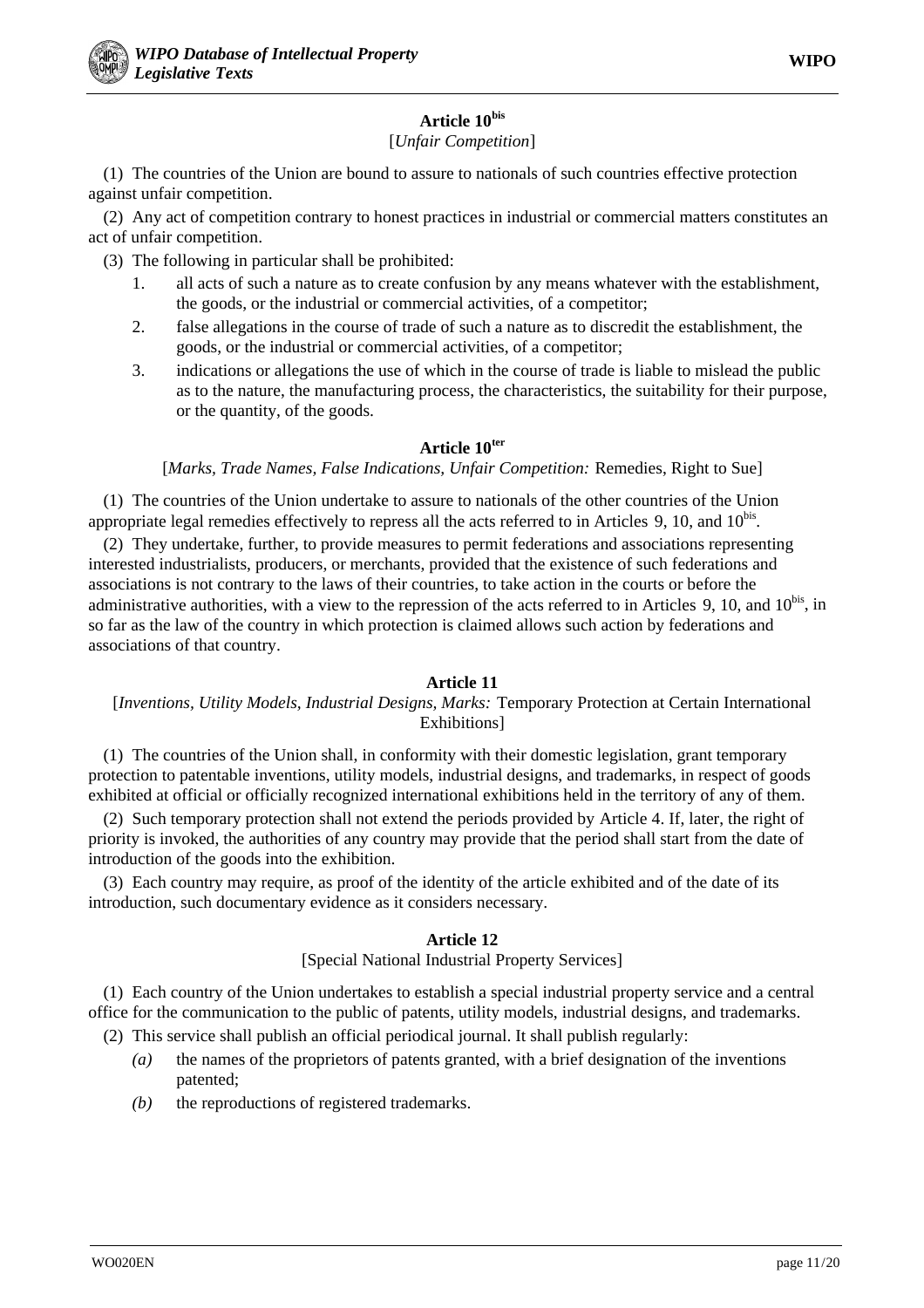# [Assembly of the Union]

(1)

*(a)* The Union shall have an Assembly consisting of those countries of the Union which are bound by Articles 13 to 17.

*(b)* The Government of each country shall be represented by one delegate, who may be assisted by alternate delegates, advisors, and experts.

*(c)* The expenses of each delegation shall be borne by the Government which has appointed it.

(2)

- *(a)* The Assembly shall:
	- (i) deal with all matters concerning the maintenance and development of the Union and the implementation of this Convention;
	- (ii) give directions concerning the preparation for conferences of revision to the International Bureau of Intellectual Property (hereinafter designated as "the International Bureau") referred to in the Convention establishing the World Intellectual Property Organization (hereinafter designated as "the Organization"), due account being taken of any comments made by those countries of the Union which are not hound by Articles 13 to 17;
	- (iii) review and approve the reports and activities of the Director General of the Organization concerning the Union, and give him all necessary instructions concerning matters within the competence of the Union;
	- (iv) elect the members of the Executive Committee of the Assembly;
	- (v) review and approve the reports and activities of its Executive Committee, and give instructions to such Committee;
	- (vi) determine the program and adopt the biennial budget of the Union, and approve its final accounts;
- (vii) adopt the financial regulations of the Union;
- (viii) establish such committees of experts and working groups as it deems appropriate to achieve the objectives of the Union;
- (ix) determine which countries not members of the Union and which intergovernmental and international nongovernmental organizations shall be admitted to its meetings as observers;
- (x) adopt amendments to Articles 13 to 17;
- (xi) take any other appropriate action designed to further the objectives of the Union;
- (xii) perform such other functions as are appropriate under this Convention;
- (xiii) subject to its acceptance, exercise such rights as are given to it in the Convention establishing the Organization.

*(b)* With respect to matters which are of interest also to other Unions administered by the Organization, the Assembly shall make its decisions after having heard the advice of the Coordination Committee of the Organization.

(3)

*(a)* Subject to the provisions of subparagraph *(b)*, a delegate may represent one country only.

*(b)* Countries of the Union grouped under the terms of a special agreement in a common office possessing for each of them the character of a special national service of industrial property as referred to in Article 12 may be jointly represented during discussions by one of their number.

(4)

*(a)* Each country member of the Assembly shall have one vote.

*(b)* One–half of the countries members of the Assembly shall constitute a quorum.

*(c)* Notwithstanding the provisions of subparagraph *(b)*, if, in any session, the number of countries represented is less than one–half but equal to or more than one–third of the countries members of the Assembly, the Assembly may make decisions but, with the exception of decisions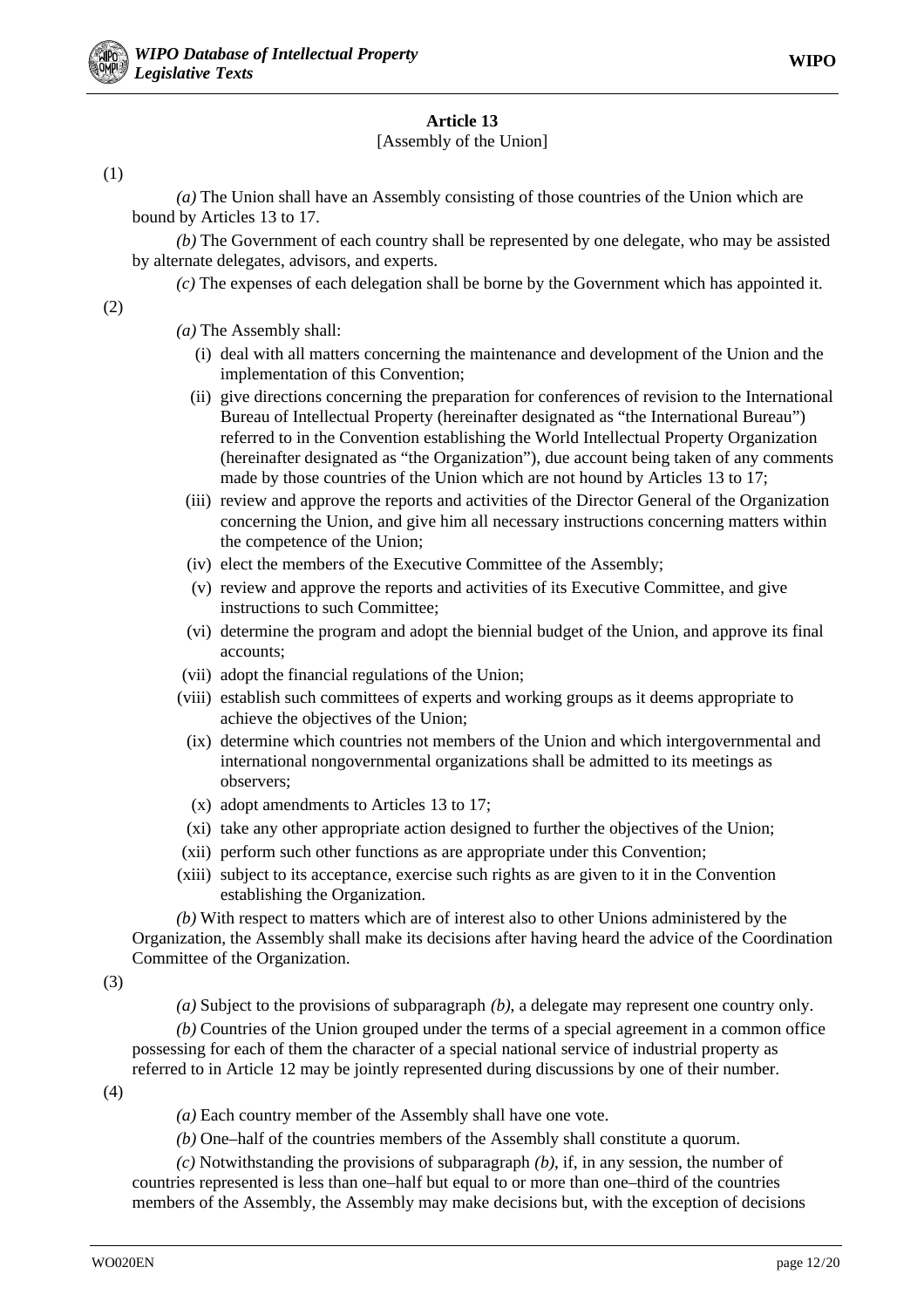concerning its own procedure, all such decisions shall take effect only if the conditions, set forth hereinafter are fulfilled. The International Bureau shall communicate the said decisions to the countries members of the Assembly which were not represented and shall invite them to express in writing their vote or abstention within a period of three months from the date of the communication. If, at the expiration of this period, the number of countries having thus expressed their vote or abstention attains the number of countries which was lacking for attaining the quorum in the session itself, such decisions shall take effect provided that at the same time the required majority still obtains.

*(d)* Subject to the provisions of Article 17(2), the decisions of the Assembly shall require two– thirds of the votes cast.

*(e)* Abstentions shall not be considered as votes.

(5)

*(a)* Subject to the provisions of subparagraph *(b)*, a delegate may vote in the name of one country only.

*(b)* The countries of the Union referred to in paragraph (3)*(b)* shall, as a general rule, endeavor to send their own delegations to the sessions of the Assembly. If, however, for exceptional reasons, any such country cannot send its own delegation, it may give to the delegation of another such country the power to vote in its name, provided that each delegation may vote by proxy for one country only. Such power to vote shall be granted in a document signed by the Head of State or the competent Minister.

(6) Countries of the Union not members of the Assembly shall be admitted to the meetings of the latter as observers.

(7)

*(a)* The Assembly shall meet once in every second calendar year in ordinary session upon convocation by the Director General and, in the absence of exceptional circumstances, during the same period and at the same place as the General Assembly of the Organization.

*(b)* The Assembly shall meet in extraordinary session upon convocation by the Director General, at the request of the Executive Committee or at the request of one–fourth of the countries members of the Assembly.

(8) The Assembly shall adopt its own rules of procedure.

# **Article 14**

## [Executive Committee]

(1) The Assembly shall have an Executive Committee.

(2)

*(a)* The Executive Committee shall consist of countries elected by the Assembly from among countries members of the Assembly. Furthermore, the country on whose territory the Organization has its headquarters shall, subject to the provisions of Article 16(7)*(b)*, have an ex officio seat on the Committee.

*(b)* The Government of each country member of the Executive Committee shall be represented by one delegate, who may be assisted by alternate delegates, advisors, and experts.

*(c)* The expenses of each delegation shall be borne by the Government which has appointed it.

(3) The number of countries members of the Executive Committee shall correspond to one–fourth of the number of countries members of the Assembly. In establishing the number of seats to be filled, remainders after division by four shall be disregarded.

(4) In electing the members of the Executive Committee, the Assembly shall have due regard to an equitable geographical distribution and to the need for countries party to the Special Agreements established in relation with the Union to be among the countries constituting the Executive Committee.

(5)

*(a)* Each member of the Executive Committee shall serve from the close of the session of the Assembly which elected it to the close of the next ordinary session of the Assembly.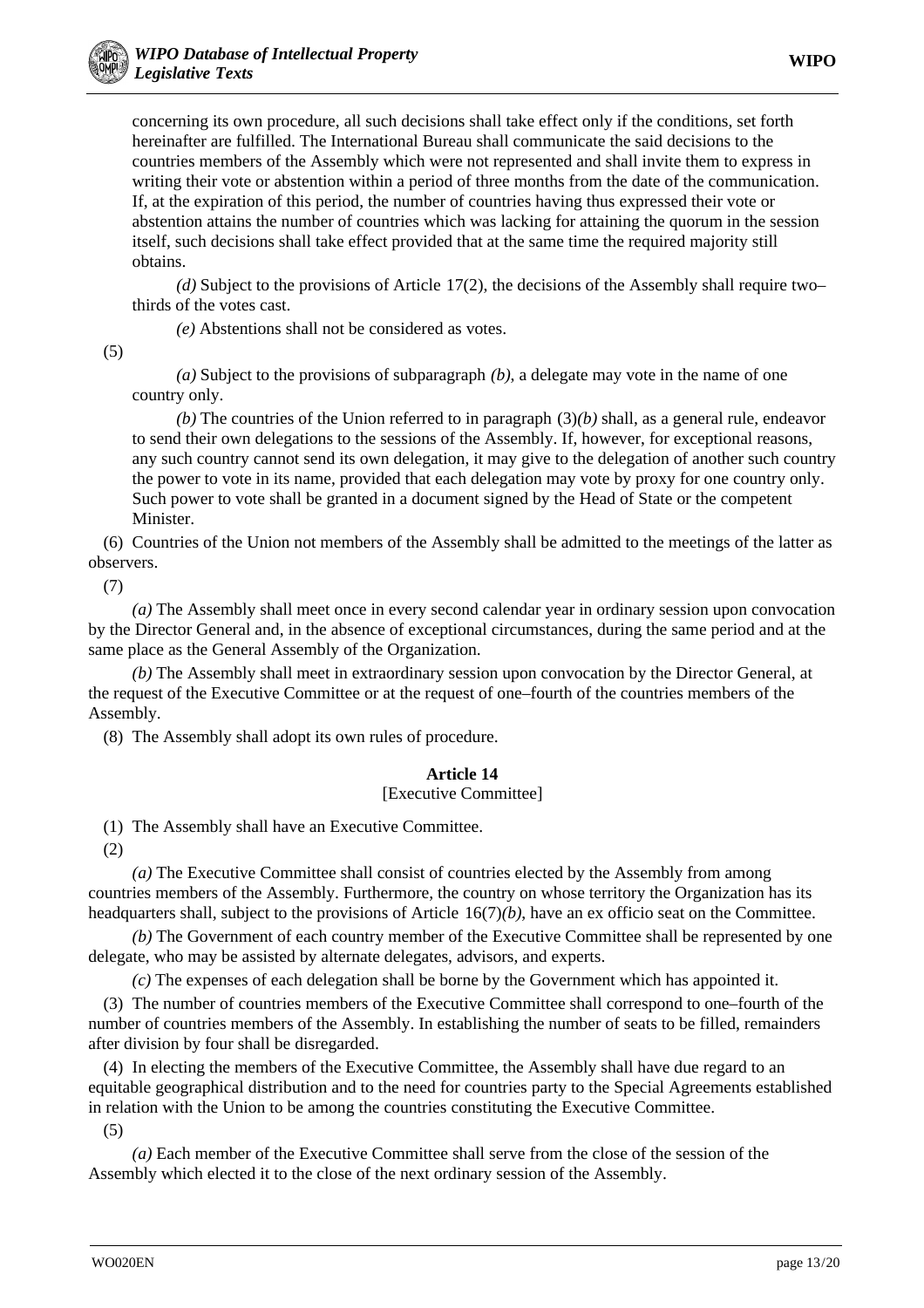*(b)* Members of the Executive Committee may be re–elected, but only up to a maximum of two–thirds of such members.

*(c)* The Assembly shall establish the details of the rules governing the election and possible re– election of the members of the Executive Committee.

(6)

*(a)* The Executive Committee shall:

- (i) prepare the draft agenda of the Assembly;
- (ii) submit proposals to the Assembly in respect of the draft program and biennial budget of the Union prepared by the Director General;
- (iii) *[deleted]*
- (iv) submit, with appropriate comments, to the Assembly the periodical reports of the Director General and the yearly audit reports on the accounts;
- (v) take all necessary measures to ensure the execution of the program of the Union by the Director General, in accordance with the decisions of the Assembly and having regard to circumstances arising between two ordinary sessions of the Assembly;
- (vi) perform such other functions as are allocated to it under this Convention.

*(b)* With respect to matters which are of interest also to other Unions administered by the Organization, the Executive Committee shall make its decisions after having heard the advice of the Coordination Committee of the Organization.

(7)

*(a)* The Executive Committee shall meet once a year in ordinary session upon convocation by the Director General, preferably during the same period and at the same place as the Coordination Committee of the Organization.

*(b)* The Executive Committee shall meet in extraordinary session upon convocation by the Director General, either on his own initiative, or at the request of its Chairman or one–fourth of its members.

(8)

*(a)* Each country member of the Executive Committee shall have one vote.

*(b)* One–half of the members of the Executive Committee shall constitute a quorum.

*(c)* Decisions shall be made by a simple majority of the votes cast.

*(d)* Abstentions shall not be considered as votes.

*(e)* A delegate may represent, and vote in the name of, one country only.

(9) Countries of the Union not members of the Executive Committee shall be admitted to its meetings as observers.

(10) The Executive Committee shall adopt its own rules of procedure.

# **Article 15**

# [International Bureau]

(1)

*(a)* Administrative tasks concerning the Union shall be performed by the International Bureau, which is a continuation of the Bureau of the Union united with the Bureau of the Union established by the International Convention for the Protection of Literary and Artistic Works.

*(b)* In particular, the International Bureau shall provide the secretariat of the various organs of the Union.

*(c)* The Director General of the Organization shall be the chief executive of the Union and shall represent the Union.

(2) The International Bureau shall assemble and publish information concerning the protection of industrial property. Each country of the Union shall promptly communicate to the International Bureau all new laws and official texts concerning the protection of industrial property. Furthermore, it shall furnish the International Bureau with all the publications of its industrial property service of direct concern to the protection of industrial property which the International Bureau may find useful in its work.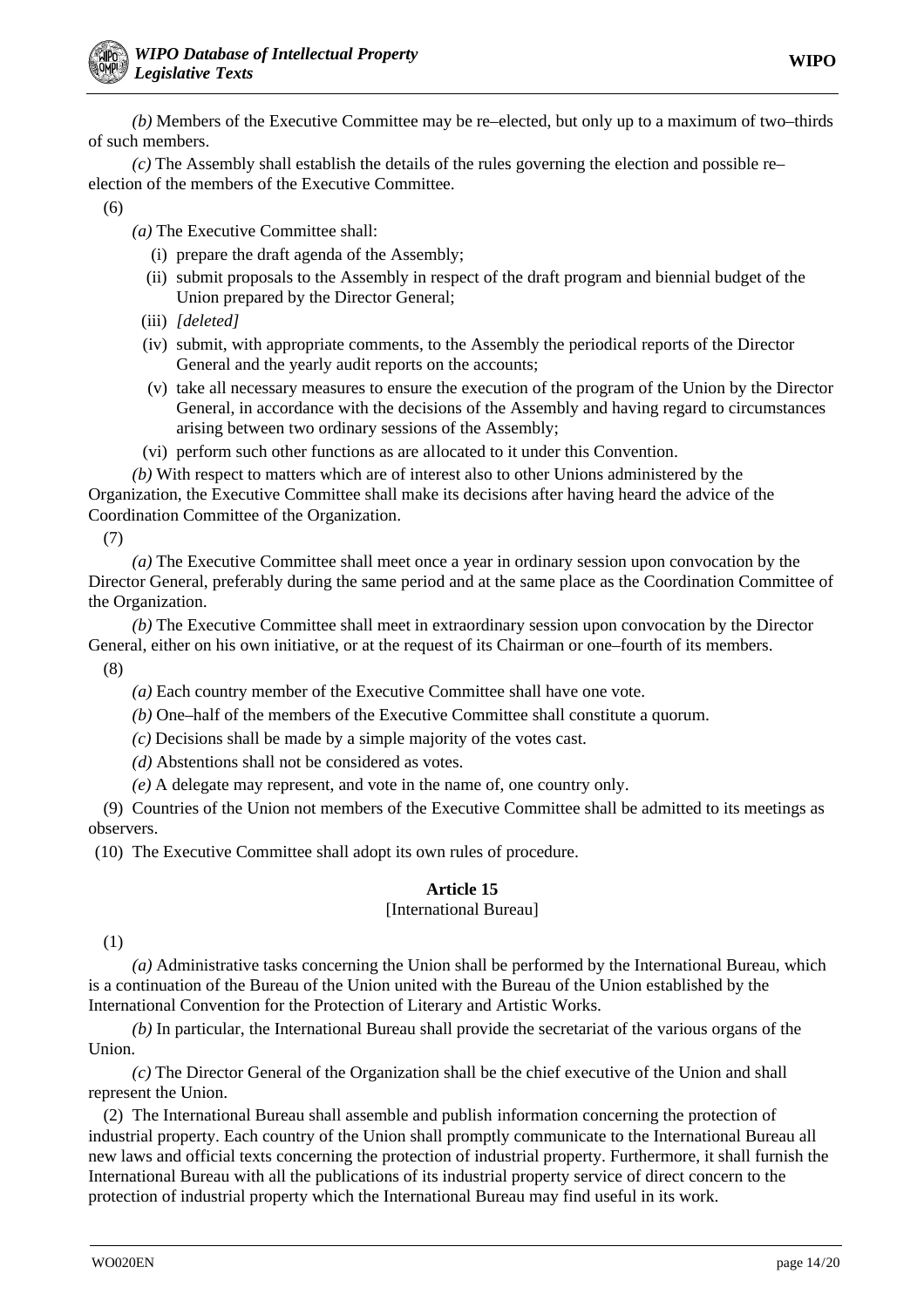(3) The International Bureau shall publish a monthly periodical.

(4) The International Bureau shall, on request, furnish any country of the Union with information on matters concerning the protection of industrial property.

(5) The International Bureau shall conduct Studies, and shall provide services, designed to facilitate the protection of industrial property.

(6) The Director General and any staff member designated by him shall participate, without the right to vote, in all meetings of the Assembly, the Executive Committee, and any other committee of experts or working group. The Director General, or a staff member designated by him, shall be ex officio secretary of these bodies.

(7)

*(a)* The International Bureau shall, in accordance with the directions of the Assembly and in cooperation with the Executive Committee, make the preparations for the conferences of revision of the provisions of the Convention other than Articles 13 to 17.

*(b)* The International Bureau may consult with intergovernmental and international non–governmental organizations concerning preparations for conferences of revision.

*(c)* The Director General and persons designated by him shall take part, without the right to vote, in the discussions at these conferences.

(8) The International Bureau shall carry out any other tasks assigned to it.

# **Article 16**

#### [Finances]

(1)

*(a)* The Union shall have a budget.

*(b)* The budget of the Union shall include the income and expenses proper to the Union, its contribution to the budget of expenses common to the Unions, and, where applicable, the sum made available to the budget of the Conference of the Organization.

*(c)* Expenses not attributable exclusively to the Union but also to one or more other Unions administered by the Organization shall be considered as expenses common to the Unions. The share of the Union in such common expenses shall be in proportion to the interest the Union has in them.

(2) The budget of the Union shall be established with due regard to the requirements of coordination with the budgets of the other Unions administered by the Organization.

(3) The budget of the Union shall be financed from the following sources:

- (i) contributions of the countries of the Union;
- (ii) fees and charges due for services rendered by the International Bureau in relation to the Union;
- (iii) sale of, or royalties on, the publications of the International Bureau concerning the Union;
- (iv) gifts, bequests, and subventions;
- (v) rents, interests, and other miscellaneous income.

(4)

*(a)* For the purpose of establishing its contribution towards the budget, each country of the Union shall belong to a class, and shall pay its annual contributions on the basis of a number of units fixed as follows:

> Class I ............. 25 Class II ............ 20 Class III ........... 15 Class IV ............ 10 Class V ............. 5 Class VI ............ 3 Class VII ........... 1

*(b)* Unless it has already done so, each country shall indicate, concurrently with depositing its instrument of ratification or accession, the class to which it wishes to belong. Any country may change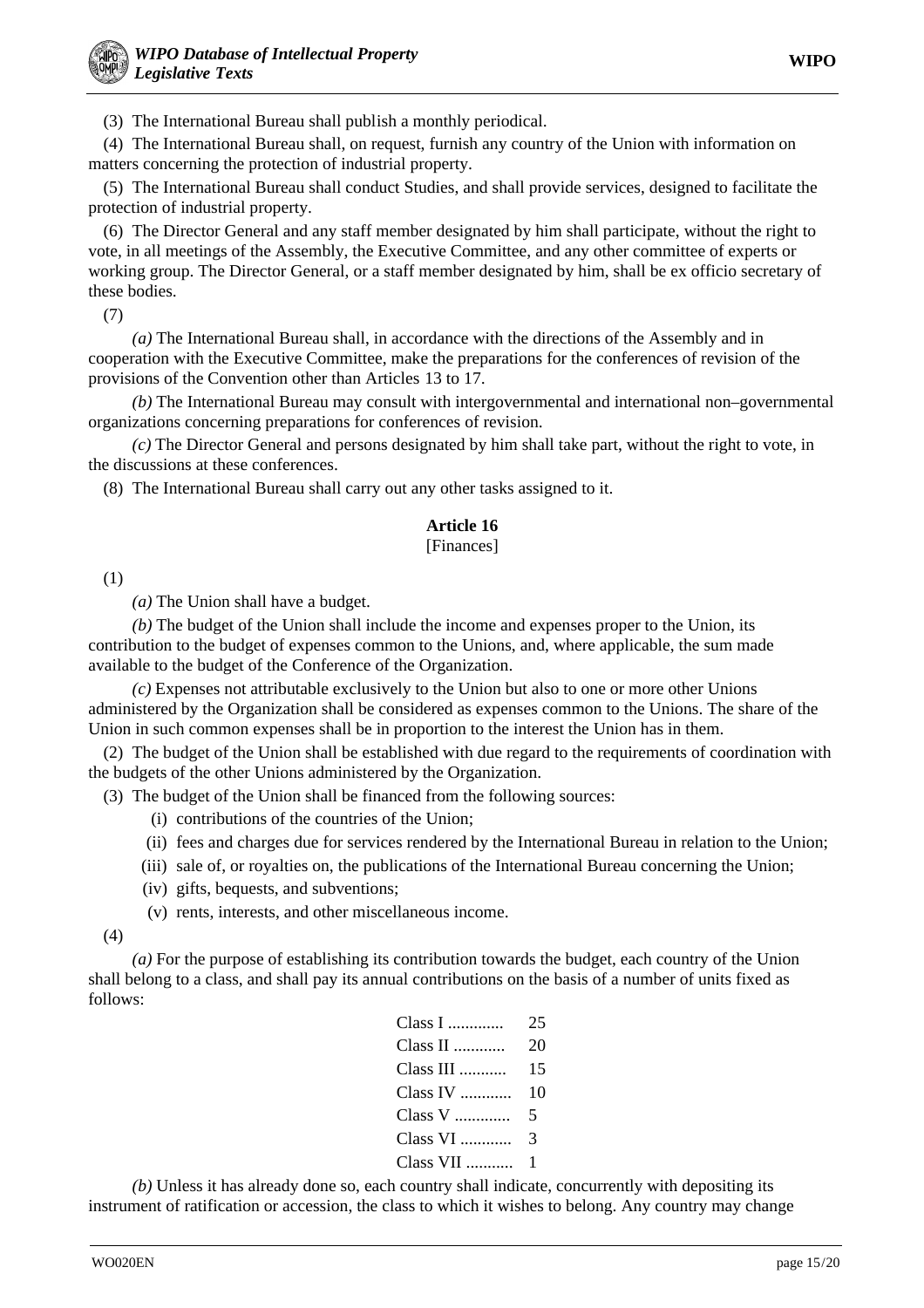class. If it chooses a lower class, the country must announce such change to the Assembly at one of its ordinary sessions. Any such change shall take effect at the beginning of the calendar year following the said session.

*(c)* The annual contribution of each country shall be an amount in the same proportion to the total sum to be contributed to the budget of the Union by all countries as the number of its units is to the total of the units of all contributing countries.

*(d)* Contributions shall become due on the first of January of each year.

*(e)* A country which is in arrears in the payment of its contributions may not exercise its right to vote in any of the organs of the Union of which it is a member if the amount of its arrears equals or exceeds the amount of the contributions due from it for the preceding two full years. However, any organ of the Union may allow such a country to continue to exercise its right to vote in that organ if, and as long as, it is satisfied that the delay in payment is due to exceptional and unavoidable circumstances.

*(f)* If the budget is not adopted before the beginning of a new financial period, it shall be at the same level as the budget of the previous year, as provided in the financial regulations.

(5) The amount of the fees and charges due for services rendered by the International Bureau in relation to the Union shall be established, and shall be reported to the Assembly and the Executive Committee, by the Director General.

(6)

*(a)* The Union shall have a working capital fund which shall be constituted by a single payment made by each country of the Union. If the fund becomes insufficient, the Assembly shall decide to increase it.

*(b)* The amount of the initial payment of each country to the said fund or of its participation in the increase thereof shall be a proportion of the contribution of that country for the year in which the fund is established or the decision to increase it is made.

*(c)* The proportion and the terms of payment shall be fixed by the Assembly on the proposal of the Director General and after it has heard the advice of the Coordination Committee of the Organization.

(7)

*(a)* In the headquarters agreement concluded with the country on the territory of which the Organization has its headquarters, it shall be provided that, whenever the working capital fund is insufficient, such country shall grant advances. The amount of these advances and the conditions on which they are granted shall be the subject of separate agreements, in each case, between such country and the Organization. As long as it remains under the obligation to grant advances, such country shall have an ex officio seat on the Executive Committee.

*(b)* The country referred to in subparagraph *(a)* and the Organization shall each have the right to denounce the obligation to grant advances, by written notification. Denunciation shall take effect three years after the end of the year in which it has been notified.

(8) The auditing of the accounts shall be effected by one or more of the countries of the Union or by external auditors, as provided in the financial regulations. They shall be designated, with their agreement, by the Assembly.

## **Article 17**

## [Amendment of Articles 13 to 17]

(1) Proposals for the amendment of Articles 13, 14, 15, 16, and the present Article, may be initiated by any country member of the Assembly, by the Executive Committee, or by the Director General. Such proposals shall be communicated by the Director General to the member countries of the Assembly at least six months in advance of their consideration by the Assembly.

(2) Amendments to the Articles referred to in paragraph (1) shall be adopted by the Assembly. Adoption shall require three–fourths of the votes cast, provided that any amendment to Article 13, and to the present paragraph, shall require four–fifths of the votes cast.

(3) Any amendment to the Articles referred to in paragraph (1) shall enter into force one month after written notifications of acceptance, effected in accordance with their respective constitutional processes, have been received by the Director General from three–fourths of the countries members of the Assembly at the time it adopted the amendment. Any amendment to the said Articles thus accepted shall bind all the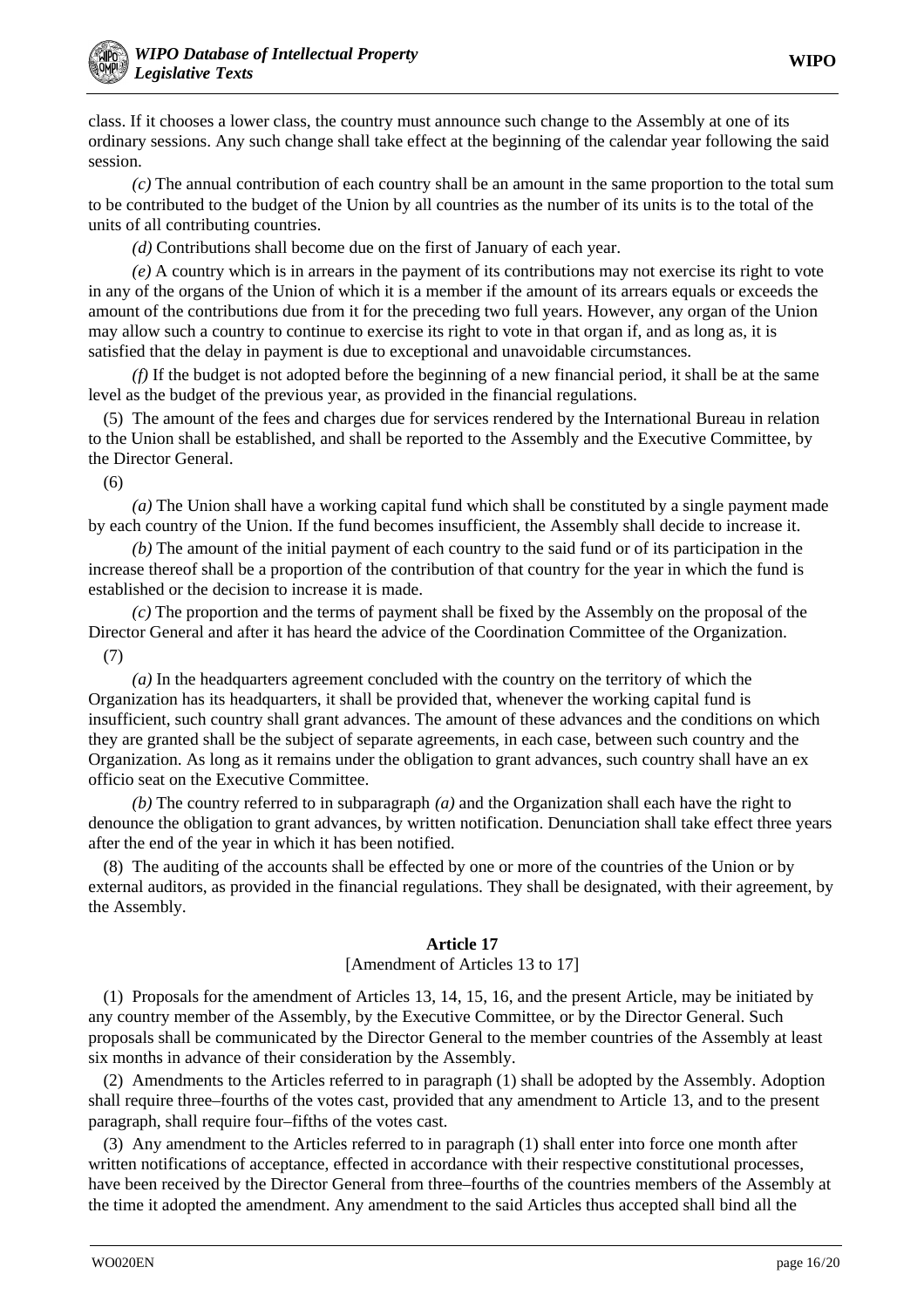

countries which are members of the Assembly at the time the amendment enters into force, or which become members thereof at a subsequent date, provided that any amendment increasing the financial obligations of countries of the Union shall bind only those countries which have notified their acceptance of such amendment.

## **Article 18**

#### [Revision of Articles 1 to 12 and 18 to 30]

(1) This Convention shall be submitted to revision with a view to the introduction of amendments designed to improve the system of the Union.

(2) For that purpose, conferences shall be held successively in one of the countries of the Union among the delegates of the said countries.

(3) Amendments to Articles 13 to 17 are governed by the provisions of Article 17.

# **Article 19**

## [Special Agreements]

It is understood that the countries of the Union reserve the right to make separately between themselves special agreements for the protection of industrial property, in so far as these agreements do not contravene the provisions of this Convention.

#### **Article 20**

[Ratification or Accession by Countries of the Union; Entry Into Force]

(1)

*(a)* Any country of the Union which has signed this Act may ratify it, and, if it has not signed it, may accede to it. Instruments of ratification and accession shall be deposited with the Director General.

*(b)* Any country of the Union may declare in its instrument of ratification or accession that its ratification or accession shall not apply:

(i) to Articles 1 to 12, or

(ii) to Articles 13 to 17.

*(c)* Any country of the Union which, in accordance with subparagraph *(b)*, has excluded from the effects of its ratification or accession one of the two groups of Articles referred to in that subparagraph may at any later time declare that it extends the effects of its ratification or accession to that group of Articles. Such declaration shall be deposited with the Director General.

 $(2)$ 

*(a)* Articles 1 to 12 shall enter into force, with respect to the first ten countries of the Union which have deposited instruments of ratification or accession without making the declaration permitted under paragraph  $(1)(b)(i)$ , three months after the deposit of the tenth such instrument of ratification or accession.

*(b)* Articles 13 to 17 shall enter into force, with respect to the first ten countries of the Union which have deposited instruments of ratification or accession without making the declaration permitted under paragraph  $(1)(b)(ii)$ , three months after the deposit of the tenth such instrument of ratification or accession.

*(c)* Subject to the initial entry into force, pursuant to the provisions of subparagraphs *(a)* and *(b)*, of each of the two groups of Articles referred to in paragraph  $(1)(b)(i)$  and  $(ii)$ , and subject to the provisions of paragraph (1)*(b)*, Articles 1 to 17 shall, with respect to any country of the Union, other than those referred to in subparagraphs *(a)* and *(b)*, which deposits an instrument of ratification or accession or any country of the Union which deposits a declaration pursuant to paragraph  $(1)(c)$ , enter into force three months after the date of notification by the Director General of such deposit, unless a subsequent date has been indicated in the instrument or declaration deposited. In the latter case, this Act shall enter into force with respect to that country on the date thus indicated.

(3) With respect to any country of the Union which deposits an instrument of ratification or accession, Articles 18 to 30 shall enter into force on the earlier of the dates on which any of the groups of Articles referred to in paragraph  $(1)(b)$  enters into force with respect to that country pursuant to paragraph  $(2)(a)$ ,  $(b)$ , or *(c)*.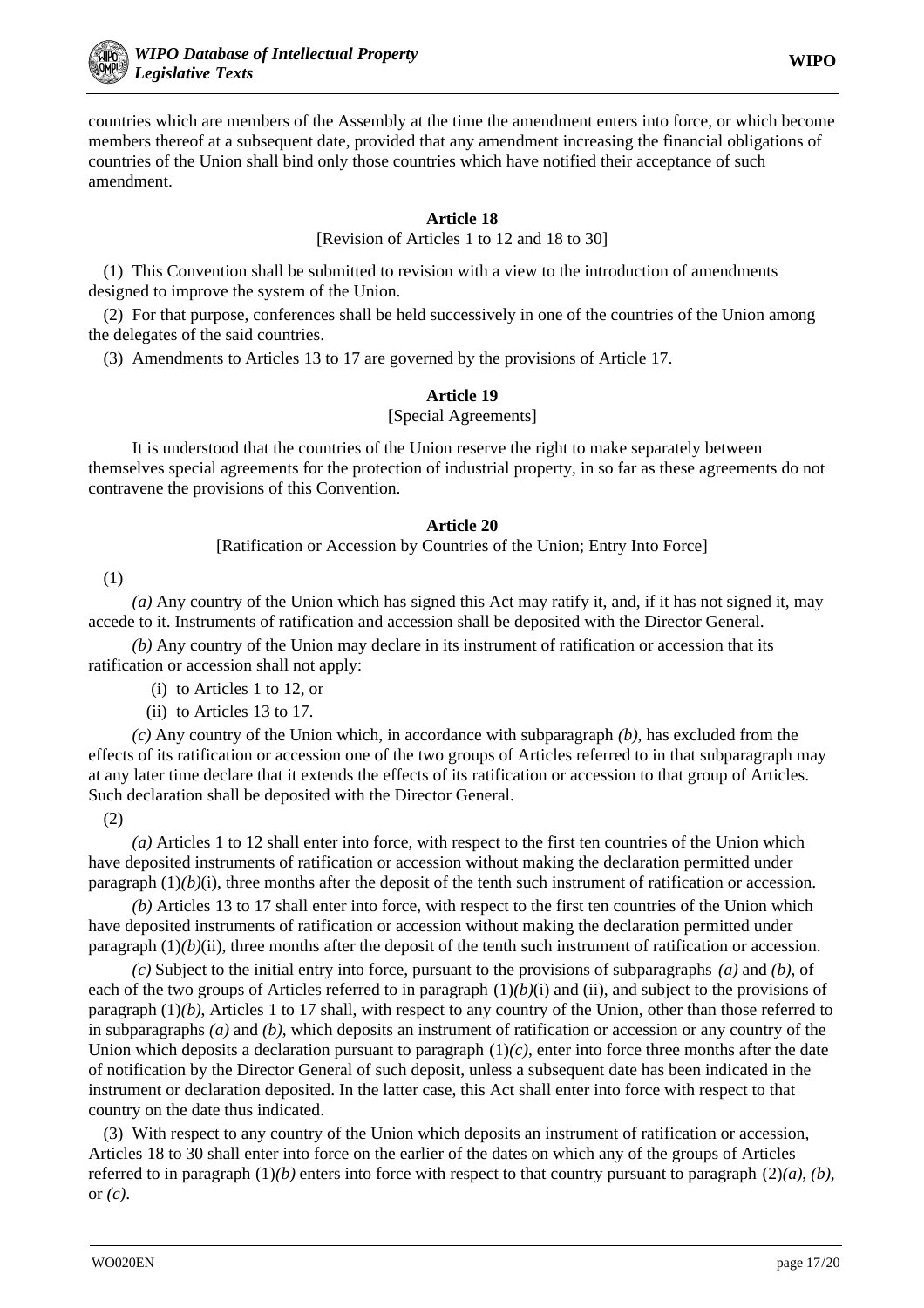[Accession by Countries Outside the Union; Entry Into Force]

(1) Any country outside the Union may accede to this Act and thereby become a member of the Union. Instruments of accession shall be deposited with the Director General.

(2)

*(a)* With respect to any country outside the Union which deposits its instrument of accession one month or more before the date of entry into force of any provisions of the present Act, this Act shall enter into force, unless a subsequent date has been indicated in the instrument of accession, on the date upon which provisions first enter into force pursuant to Article 20(2)*(a)* or *(b)*; provided that:

- (i) if Articles 1 to 12 do not enter into force on that date, such country shall, during the interim period before the entry into force of such provisions, and in substitution therefor, be bound by Articles 1 to 12 of the Lisbon Act,
- (ii) if Articles 13 to 17 do not enter into force on that date, such country shall, during the interim period before the entry into force of such provisions, and in substitution therefor, be bound by Articles 13 and  $14(3)$ ,  $(4)$ , and  $(5)$ , of the Lisbon Act.

If a country indicates a subsequent date in its instrument of accession, this Act shall enter into force with respect to that country on the date thus indicated.

*(b)* With respect to any country outside the Union which deposits its instrument of accession on a date which is subsequent to, or precedes by less than one month, the entry into force of one group of Articles of the present Act, this Act shall, subject to the proviso of subparagraph *(a)*, enter into force three months after the date on which its accession has been notified by the Director General, unless a subsequent date has been indicated in the instrument of accession. In the latter case, this Act shall enter into force with respect to that country on the date thus indicated.

(3) With respect to any country outside the Union which deposits its instrument of accession after the date of entry into force of the present Act in its entirety, or less than one month before such date, this Act shall enter into force three months after the date on which its accession has been notified by the Director General, unless a subsequent date has been indicated in the instrument of accession. In the latter case, this Act shall enter into force with respect to that country on the date thus indicated.

# **Article 22**

## [Consequences of Ratification or Accession]

Subject to the possibilities of exceptions provided for in Articles 20(1)*(b)* and 28(2), ratification or accession shall automatically entail acceptance of all the clauses and admission to all the advantages of this Act.

## **Article 23**

## [Accession to Earlier Acts]

After the entry into force of this Act in its entirety, a country may not accede to earlier Acts of this Convention.

# **Article 24**

## [Territories]

(1) Any country may declare in its instrument of ratification or accession, or may inform the Director General by written notification any time thereafter, that this Convention shall be applicable to all or part of those territories, designated in the declaration or notification, for the external relations of which it is responsible.

(2) Any country which has made such a declaration or given such a notification may, at any time, notify the Director General that this Convention shall cease to be applicable to all or part of such territories.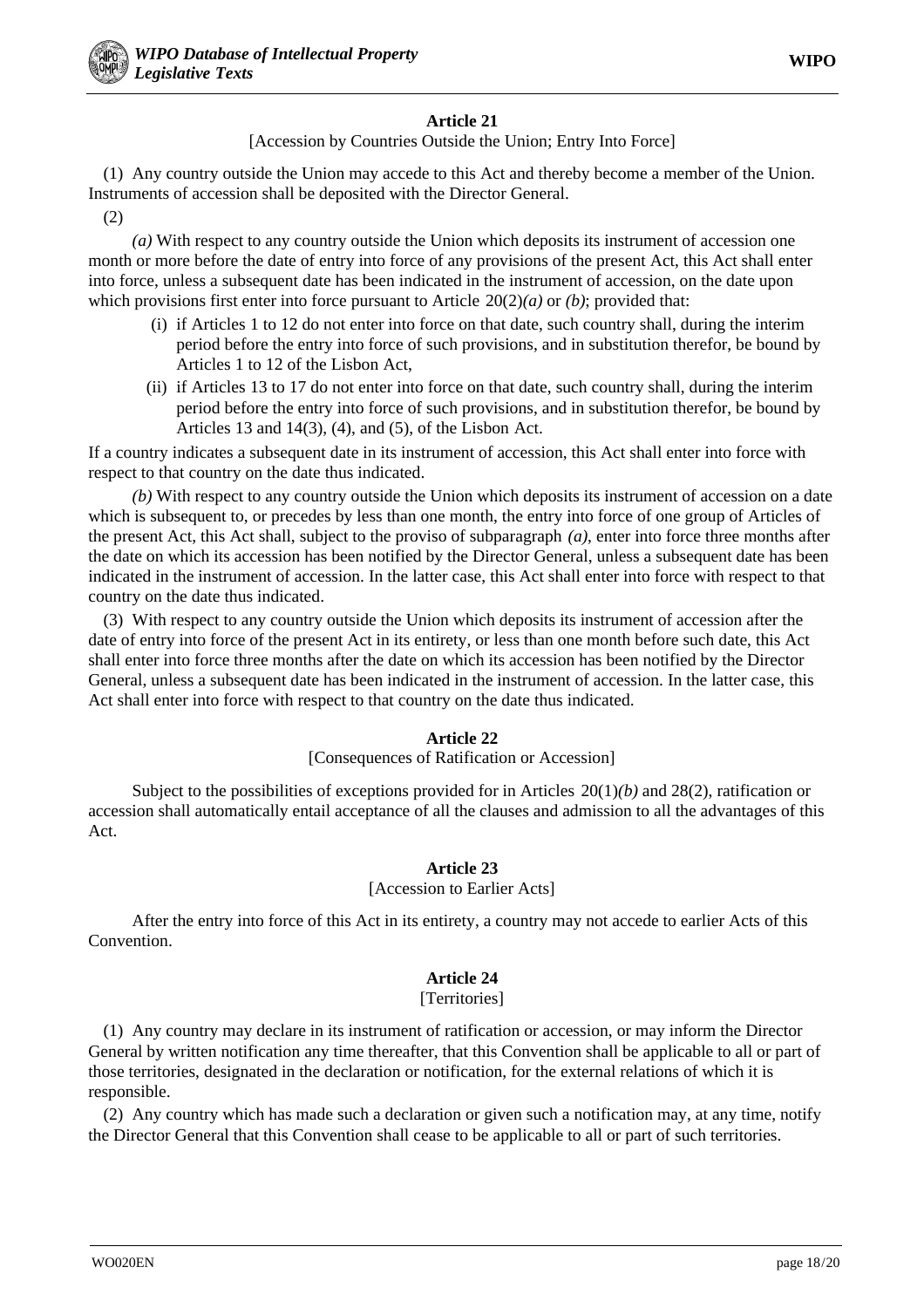(3)

*(a)* Any declaration made under paragraph (1) shall take effect on the same date as the ratification or accession in the instrument of which it was included, and any notification given under such paragraph shall take effect three months after its notification by the Director General.

*(b)* Any notification given under paragraph (2) shall take effect twelve months after its receipt by the Director General.

#### **Article 25**

#### [Implementation of the Convention on the Domestic Level]

(1) Any country party to this Convention undertakes to adopt, in accordance with its constitution, the measures necessary to ensure the application of this Convention.

(2) It is understood that, at the time a country deposits its instrument of ratification or accession, it will be in a position under its domestic law to give effect to the provisions of this Convention.

# **Article 26**

#### [Denunciation]

(1) This Convention shall remain in force without limitation as to time.

(2) Any country may denounce this Act by notification addressed to the Director General. Such denunciation shall constitute also denunciation of all earlier Acts and shall affect only the country making it, the Convention remaining in full force and effect as regards the other countries of the Union.

(3) Denunciation shall take effect one year after the day on which the Director General has received the notification.

(4) The right of denunciation provided by this Article shall not be exercised by any country before the expiration of five years from the date upon which it becomes a member of the Union.

#### **Article 27**

#### [Application of Earlier Acts]

(1) The present Act shall, as regards the relations between the countries to which it applies, and to the extent that it applies, replace the Convention of Paris of March 20, 1883 and the subsequent Acts of revision.

(2)

*(a)* As regards the countries to which the present Act does not apply, or does not apply in its entirety, but to which the Lisbon Act of October 31, 1958, applies, the latter shall remain in force in its entirety or to the extent that the present Act does not replace it by virtue of paragraph (1).

*(b)* Similarly, as regards the countries to which neither the present Act, nor portions thereof, nor the Lisbon Act applies, the London Act of June 2, 1934, shall remain in force in its entirety or to the extent that the present Act does not replace it by virtue of paragraph (1).

*(c)* Similarly, as regards the countries to which neither the present Act, nor portions thereof, nor the Lisbon Act, nor the London Act applies, the Hague Act of November 6, 1925, shall remain in force in its entirety or to the extent that the present Act does not replace it by virtue of paragraph (1).

(3) Countries outside the Union which become party to this Act shall apply it with respect to any country of the Union not party to this Act or which, although party to this Act, has made a declaration pursuant to Article  $20(1)(b)(i)$ . Such countries recognize that the said country of the Union may apply, in its relations with them, the provisions of the most recent Act to which it is party.

# **Article 28**

#### [Disputes]

(1) Any dispute between two or more countries of the Union concerning the interpretation or application of this Convention, not settled by negotiation, may, by any one of the countries concerned, he brought before the International Court of Justice by application in conformity with the Statute of the Court, unless the countries concerned agree on some other method of settlement. The country bringing the dispute before